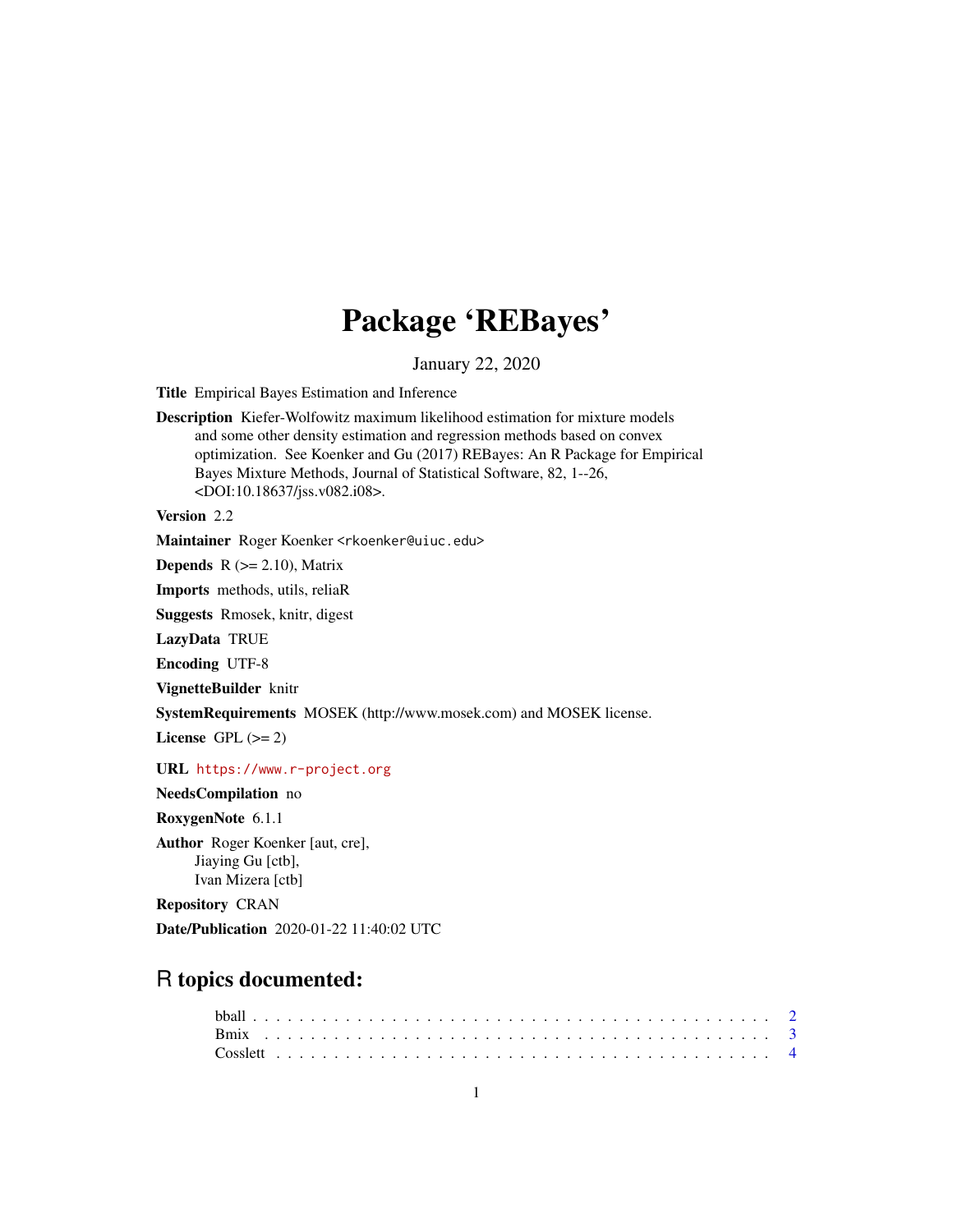<span id="page-1-0"></span>

|            |  |  |  |  |  |  |  |  |  |  |  |  |  |  |  |    | 8<br>9 |
|------------|--|--|--|--|--|--|--|--|--|--|--|--|--|--|--|----|--------|
|            |  |  |  |  |  |  |  |  |  |  |  |  |  |  |  | 10 |        |
|            |  |  |  |  |  |  |  |  |  |  |  |  |  |  |  | 11 |        |
| GVmix      |  |  |  |  |  |  |  |  |  |  |  |  |  |  |  | 12 |        |
|            |  |  |  |  |  |  |  |  |  |  |  |  |  |  |  | 13 |        |
|            |  |  |  |  |  |  |  |  |  |  |  |  |  |  |  | 14 |        |
|            |  |  |  |  |  |  |  |  |  |  |  |  |  |  |  | 15 |        |
|            |  |  |  |  |  |  |  |  |  |  |  |  |  |  |  | 18 |        |
| plot.medde |  |  |  |  |  |  |  |  |  |  |  |  |  |  |  | 19 |        |
|            |  |  |  |  |  |  |  |  |  |  |  |  |  |  |  | 19 |        |
|            |  |  |  |  |  |  |  |  |  |  |  |  |  |  |  | 20 |        |
|            |  |  |  |  |  |  |  |  |  |  |  |  |  |  |  | 21 |        |
|            |  |  |  |  |  |  |  |  |  |  |  |  |  |  |  | 22 |        |
|            |  |  |  |  |  |  |  |  |  |  |  |  |  |  |  | 23 |        |
|            |  |  |  |  |  |  |  |  |  |  |  |  |  |  |  | 23 |        |
|            |  |  |  |  |  |  |  |  |  |  |  |  |  |  |  | 24 |        |
|            |  |  |  |  |  |  |  |  |  |  |  |  |  |  |  | 25 |        |
| tannenbaum |  |  |  |  |  |  |  |  |  |  |  |  |  |  |  | 25 |        |
|            |  |  |  |  |  |  |  |  |  |  |  |  |  |  |  | 26 |        |
|            |  |  |  |  |  |  |  |  |  |  |  |  |  |  |  | 27 |        |
|            |  |  |  |  |  |  |  |  |  |  |  |  |  |  |  | 28 |        |
|            |  |  |  |  |  |  |  |  |  |  |  |  |  |  |  | 29 |        |
| velo       |  |  |  |  |  |  |  |  |  |  |  |  |  |  |  | 30 |        |
| Weibullmix |  |  |  |  |  |  |  |  |  |  |  |  |  |  |  | 31 |        |
| WGLVmix    |  |  |  |  |  |  |  |  |  |  |  |  |  |  |  | 32 |        |
| WGVmix.    |  |  |  |  |  |  |  |  |  |  |  |  |  |  |  | 33 |        |
| WLVmix     |  |  |  |  |  |  |  |  |  |  |  |  |  |  |  | 34 |        |
|            |  |  |  |  |  |  |  |  |  |  |  |  |  |  |  | 35 |        |

bball *U.S. Major League Batting Average Data: 2002-2012*

#### Description

Data frame consisting of the following variables:

# Details

Data is aggregated into half seasons: so season indicates whether the observation is in the first or second half of the season of a given year. Only players who have more than 10 at bats in any half season are included, and only players who have more than three half seasons are represented. The transformed batting average is  $arcsin(sqrt((H + 1/4)/(AB + 1/2)))$ . Only regular seasons data are included. R programs to extract the data from the original sources are available on request.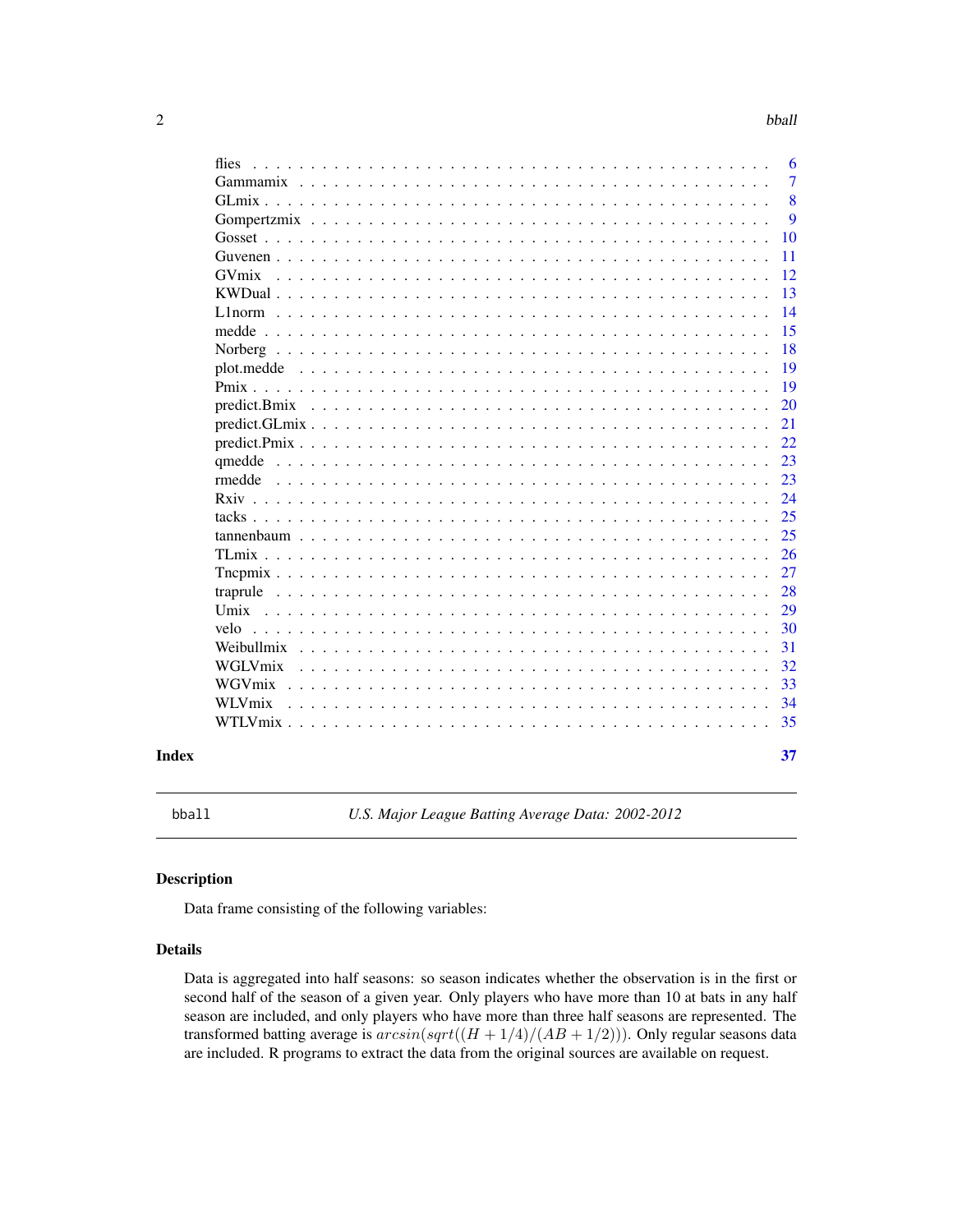#### <span id="page-2-0"></span> $B$ mix  $\overline{\phantom{a}}$  3

- Name
- IdNum
- Year
- Halfseason
- Pitcher
- HA transformed batting average;
- AB at bats
- H hits
- BB walks
- YOB Year of Birth;
- age age of the player
- agesq age squared

#### Source

ESPN Website: <http://espn.go.com/mlb/statistics>

# References

Gu, Jiaying and Roger Koenker (2015) Empirical Bayesball Remixed: Empirical Bayes Methods for Longitudinal Data, J. Applied Econometrics, forthcoming.

| Bmix |  | Binomial mixture estimation via Kiefer Wolfowitz MLE |
|------|--|------------------------------------------------------|
|      |  |                                                      |

# Description

Interior point solution of Kiefer-Wolfowitz NPMLE for mixture of binomials

#### Usage

Bmix(x, k,  $v = 300$ , collapse = TRUE, weights = NULL, ...)

| $\mathsf{x}$ | Count of "successes" for binomial observations                                                                     |
|--------------|--------------------------------------------------------------------------------------------------------------------|
| k            | Number of trials for binomial observations                                                                         |
| $\mathsf{v}$ | Grid Values for the mixing distribution defaults to equal spacing of length v on<br>[eps, 1- eps], if v is scalar. |
| collapse     | Collapse observations into cell counts.                                                                            |
| weights      | replicate weights for x obervations, should sum to 1                                                               |
|              | Other arguments to be passed to KWDual to control optimization                                                     |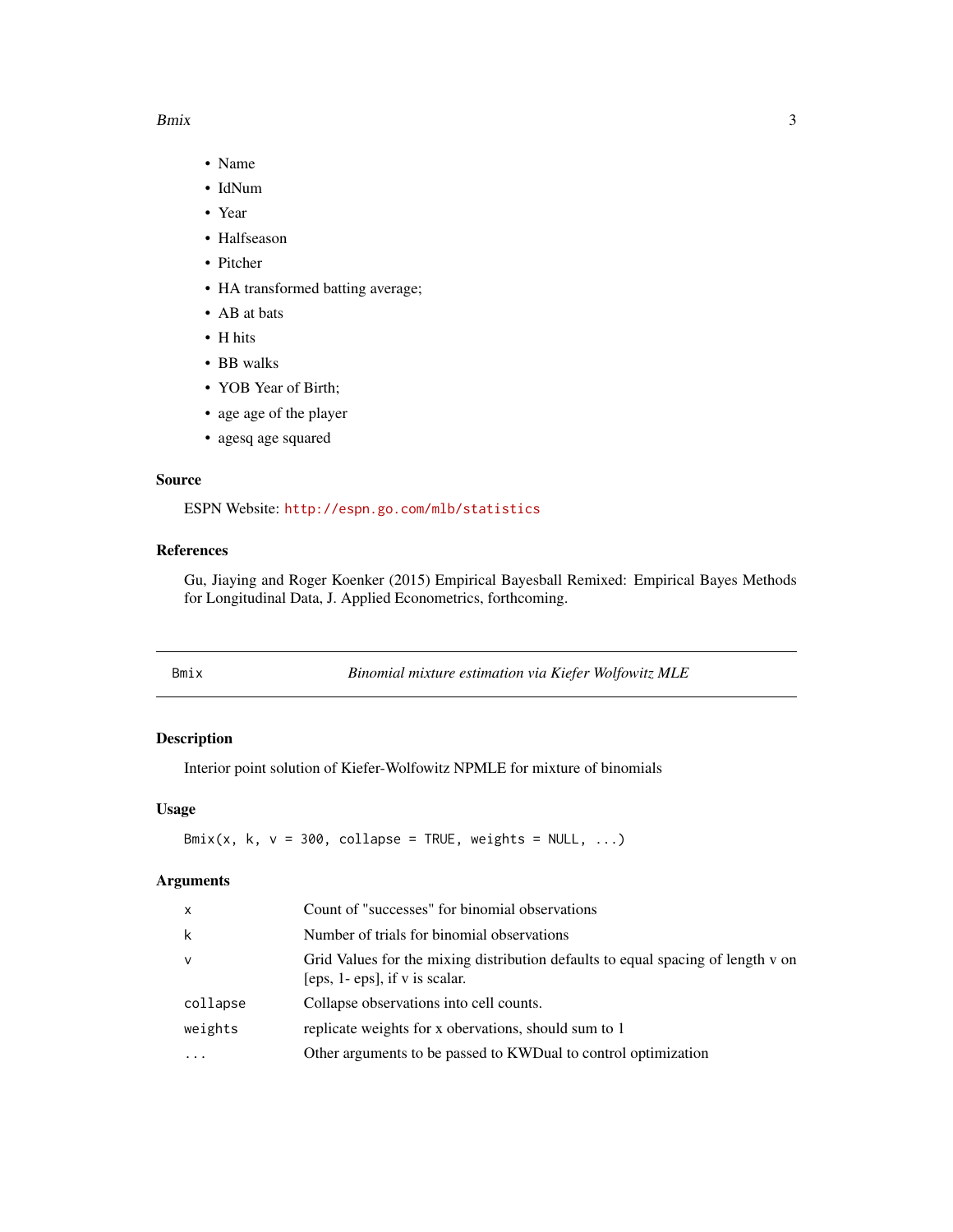# <span id="page-3-0"></span>Details

The predict method for Bmix objects will compute means, medians or modes of the posterior according to whether the Loss argument is 2, 1 or 0, or posterior quantiles if Loss is in (0,1).

#### Value

An object of class density with components:

| x      | grid midpoints of evaluation of the mixing density                      |
|--------|-------------------------------------------------------------------------|
| У      | function values of the mixing density at x                              |
| g      | estimates of the mixture density at the distinct data values            |
| logLik | Log Likelihood value at the estimate                                    |
| dy     | Bayes rule estimates of binomial probabilities for distinct data values |
| status | exit code from the optimizer                                            |

#### Author(s)

R. Koenker

#### References

Kiefer, J. and J. Wolfowitz Consistency of the Maximum Likelihood Estimator in the Presence of Infinitely Many Incidental Parameters *Ann. Math. Statist*. 27, (1956), 887-906.

Koenker, R and I. Mizera, (2013) "Convex Optimization, Shape Constraints, Compound Decisions, and Empirical Bayes Rules," *JASA*, 109, 674–685.

Koenker, R. and J. Gu, (2017) REBayes: An R Package for Empirical Bayes Mixture Methods, *Journal of Statistical Software*, 82, 1–26.

Cosslett *Kiefer-Wolfowitz estimator for Cosslett (1983) estimator*

#### Description

Kiefer-Wolfowitz-Cosslett estimator for binary response model.

# Usage

Cosslett(x, y,  $v = 300$ , weights = NULL, ...)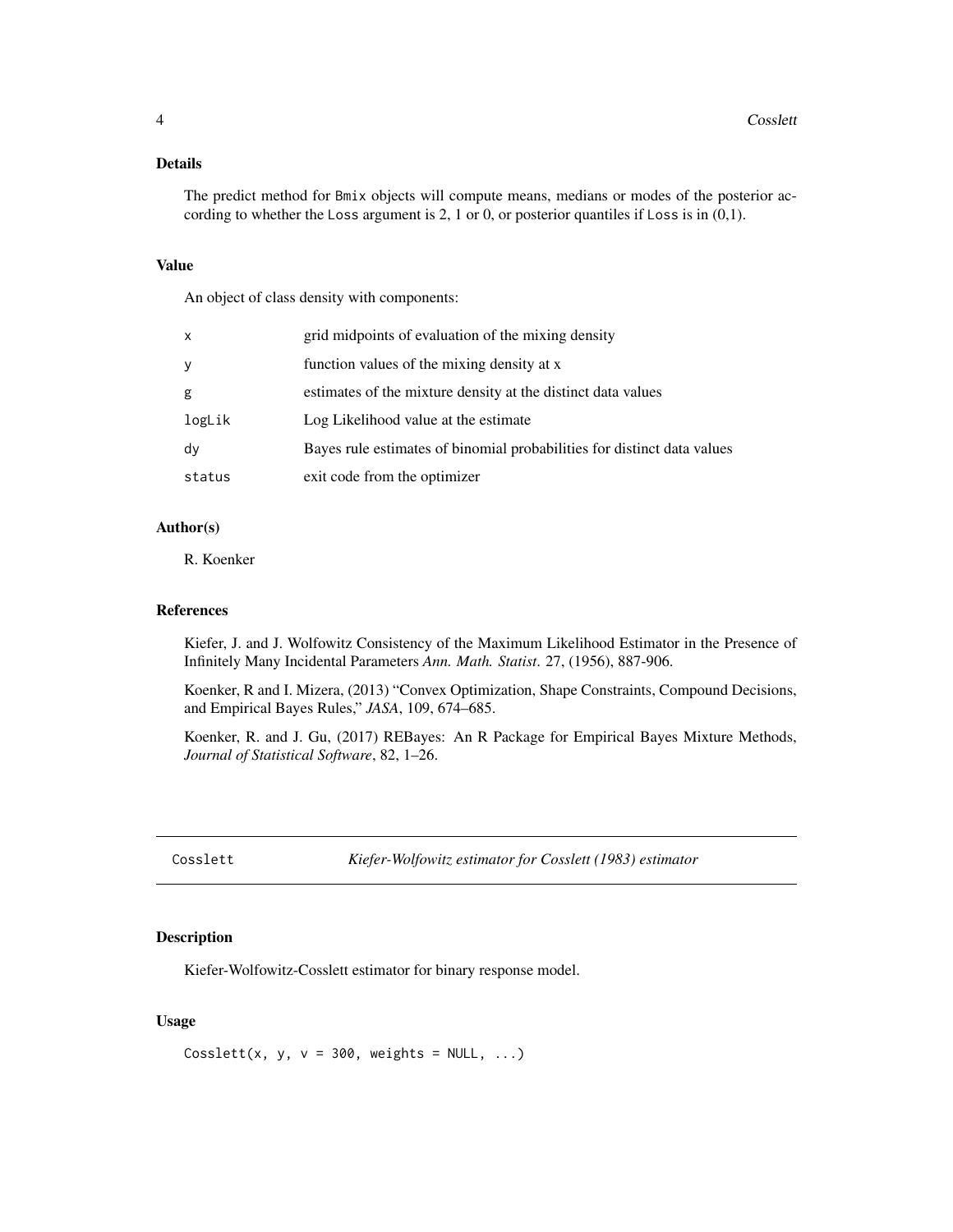#### Cosslett 5

#### Arguments

| $\mathsf{x}$ | is the observed utility difference between two choices, it would be possible to<br>extend this to make x a linear (index) function of some parameters                                                                                                                                                                            |
|--------------|----------------------------------------------------------------------------------------------------------------------------------------------------------------------------------------------------------------------------------------------------------------------------------------------------------------------------------|
| <sub>V</sub> | is the binary outcome                                                                                                                                                                                                                                                                                                            |
| $\vee$       | the unobserved utility difference taking values on a grid, by default this grid is<br>equally spaced with 300 distinct points, however it is known that the mass points<br>for the problem are located at the data points, x, so users may wish to set $v =$<br>$sort(x)$ although if the sample size is large this can be slow. |
| weights      | replicate weights for x observations, should sum to 1                                                                                                                                                                                                                                                                            |
| $\cdots$     | optional parameters to be passed to KWD ual to control optimization                                                                                                                                                                                                                                                              |

#### Details

In the primal form of the problem the pseudo log likelihood is:

$$
l(f|y) = sum_i[y_i \log \sum_j (I(v_j \le x_i) * f_j) + (1 - y_i) \log \sum_j (I(v_j > x_i) * f_j)]
$$

as usual the implementation used here solves the corresponding dual problem. Cumsum of the output y gives the CDF of the unobserved utility difference. See the demo(Cosslett1)and demo(Cosslett2) for illustrations without any covariate, and demo(Cosslett3) for an illustration with a covariate using profile likelihood. This model is also known as current status linear regression in the biostatistics literature, see e.g. Groeneboom and Hendrickx (2016) for recent results and references.

#### Value

an object of class density with the components:

| points of evaluation of the mixing density |
|--------------------------------------------|
| function values of the mixing density at x |
| log likelihood of estimated model          |
| exit code from the optimizer               |
|                                            |

#### Author(s)

Jiaying Gu and Roger Koenker

#### References

Kiefer, J. and J. Wolfowitz (1956) Consistency of the Maximum Likelihood Estimator in the Presence of Infinitely Many Incidental Parameters, *Ann. Math. Statist*, 27, 887-906.

Cosslett, S. (1983) Distribution Free Maximum Likelihood Estimator of the Binary Choice Model, *Econometrica*, 51, 765-782.

Groeneboom, P. and K. Hendrickx (2016) Current Status Linear Regression, preprint available from <https://arxiv.org/abs/1601.00202>.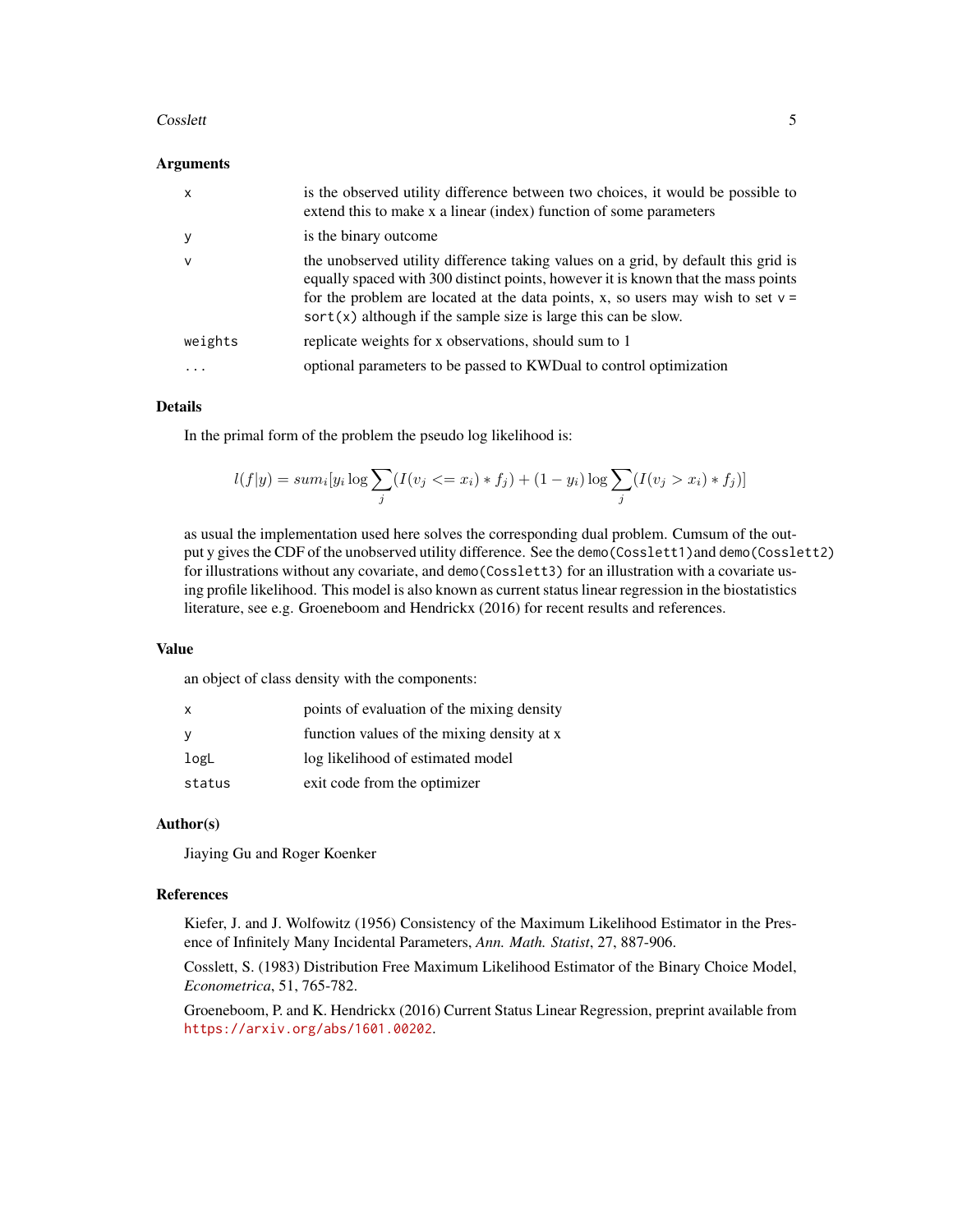<span id="page-5-0"></span>Medfly data from the Carey et al (1992) experiment. There are 1,203,646 uncensored survival times!

# Usage

flies

# Format

A data frame with 19072 observations on the following 17 variables.

- ageage at death in days
- numfrequency count of age at death
- prcurrcurrent proportion male
- currentcurrent density
- cohortcohort/pupal batch
- sizepupal size
- cagecage number
- femalefemale = 1
- cumulcumulative density
- prcumucumulative proportion male
- begininitial cage density
- prbegininitial proportion mail
- size4size group 4
- size5size group 5
- size6size group 6
- size7size group 7
- size8size group 8

# Details

Quoting from Carey et al (1992) "...Pupae were sorted into one of five size classes using a pupal sorter. This enabled size dimorphism to be eliminated as a potential source of sex-specific mortality differences. Approximately, 7,200 medflies (both sexes) of a given size class were maintained in each of 167 mesh covered, 15 cm by 60 cm by 90 cm aluminum cages. Adults were given a diet of sugar and water, ad libitum, and each day dead flies were removed, counted and their sex determined ..."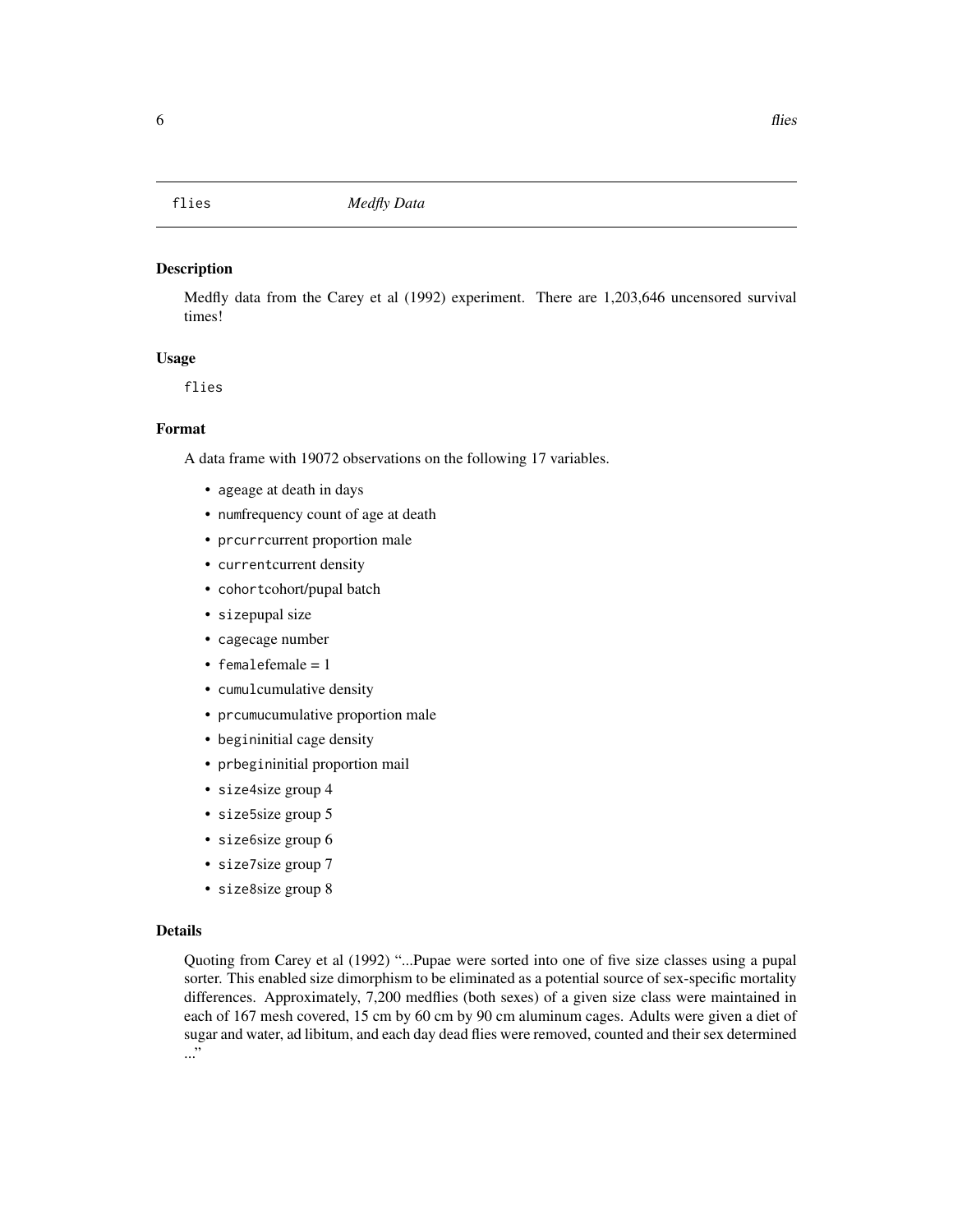#### <span id="page-6-0"></span>Gammamix 7

## References

Carey, J.R., Liedo, P., Orozco, D. and Vaupel, J.W. (1992) Slowing of mortality rates at older ages in large Medfly cohorts, *Science,* 258, 457-61.

Koenker, R. and O. Geling (2001) Reappraising Medfly Longevity: A Quantile Regression Survival Analysis, *J. Am. Stat. Assoc*, 96, 458-468.

Koenker, R. and Jiaying Gu, (2013) "Frailty, Profile Likelihood and Medfly Mortality," *Contemporary Developments in Statistical Theory: A Festschrift for Hira Lal Koul*, S.N. Lahiri, A. Schick, Ashis Sengupta, and T.N. Sriram, (eds.), Springer.

Gammamix *NPMLE for Gamma Mixtures*

#### Description

A Kiefer-Wolfowitz MLE for Gamma mixture models

# Usage

Gammamix(x,  $v = 300$ , shape = 1, weights = NULL, ...)

# Arguments

| X        | vector of observed variances                                                     |
|----------|----------------------------------------------------------------------------------|
| v        | A vector of bin boundaries, if scalar then v equally spaced bins are constructed |
| shape    | vector of shape parameters corresponding to x                                    |
| weights  | replicate weights for x obervations, should sum to 1                             |
| $\cdots$ | optional parameters passed to KWDual to control optimization                     |

#### Value

An object of class density with components:

| $\mathsf{x}$ | midpoints of the bin boundaries                             |
|--------------|-------------------------------------------------------------|
| y            | estimated function values of the mixing density             |
| g            | function values of the mixture density at the observed x's. |
| logLik       | the value of the log likelihood at the solution             |
| dy           | Bayes rule estimates of                                     |
| status       | the Mosek convergence status.                               |

# Author(s)

J. Gu and R. Koenker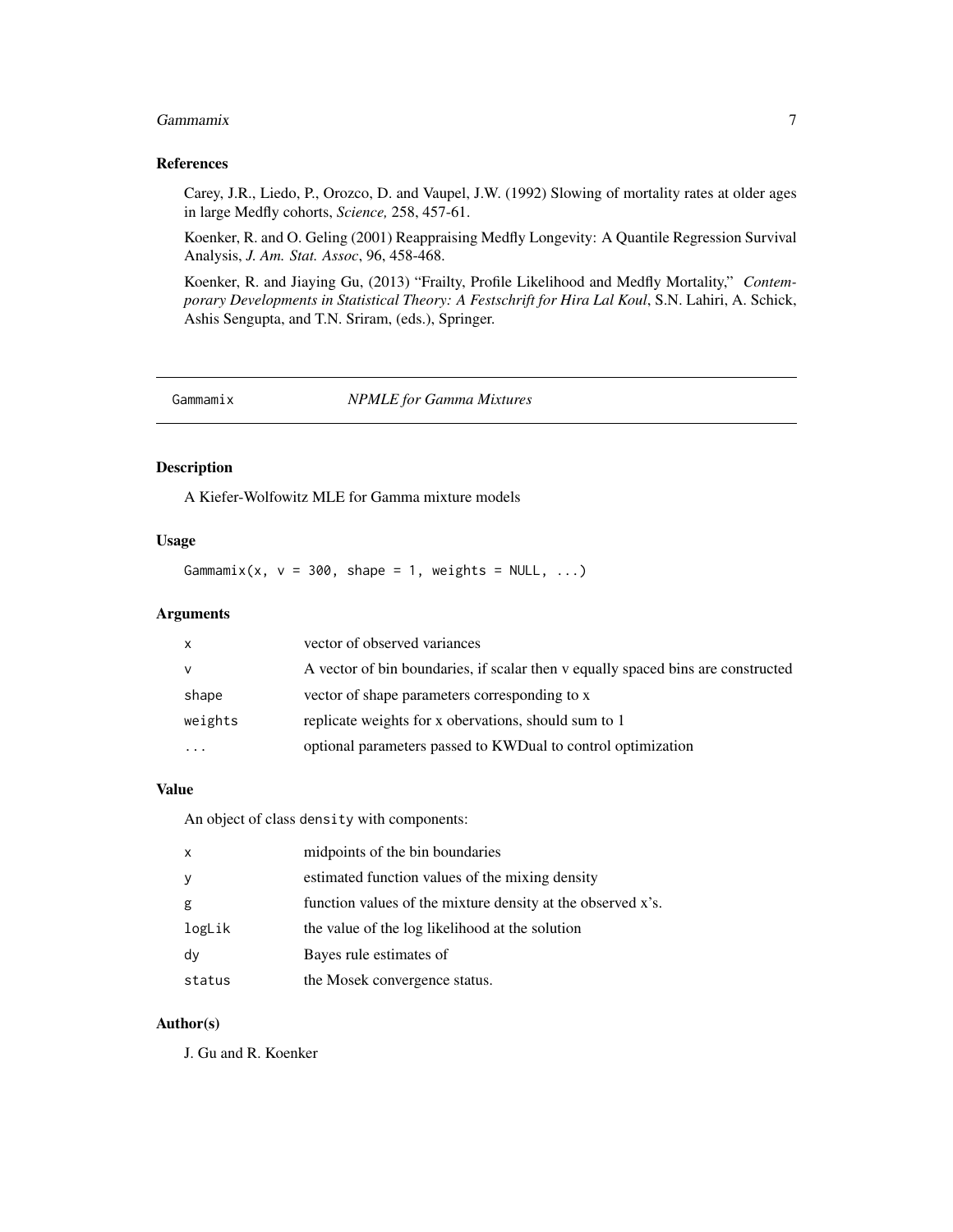#### <span id="page-7-0"></span>References

Gu J. and R. Koenker (2014) Unobserved heterogeneity in income dynamics: an empirical Bayes perspective, *JBES*, 35, 1-16.

Koenker, R. and J. Gu, (2017) REBayes: An R Package for Empirical Bayes Mixture Methods, *Journal of Statistical Software*, 82, 1–26.

#### See Also

Gammamix for a general implementation for Gamma mixtures

GLmix *Kiefer-Wolfowitz NPMLE for Gaussian Location Mixtures*

#### Description

Kiefer Wolfowitz Nonparametric MLE for Gaussian Location Mixtures

#### Usage

GLmix(x,  $v = 300$ , sigma = 1, hist = FALSE, histm =  $300$ , weights =  $NULL, ...)$ 

#### Arguments

| $\mathsf{x}$ | Data: Sample Observations                                                                                                                                                 |
|--------------|---------------------------------------------------------------------------------------------------------------------------------------------------------------------------|
| $\vee$       | Undata: Grid Values defaults equal spacing of with v bins, when v is a scalar                                                                                             |
| sigma        | scale parameter of the Gaussian noise, may take vector values of $length(x)$                                                                                              |
| hist         | If TRUE then aggregate x to histogram bins, when sigma is vector valued this<br>option is inappropriate unless there are only a small number of distinct sigma<br>values. |
| histm        | histogram bin boundaries, equally spacing with histm bins when scalar.                                                                                                    |
| weights      | replicate weights for x obervations, should sum to 1                                                                                                                      |
| $\ddots$     | other parameters to pass to KWD ual to control optimization                                                                                                               |

#### Details

Kiefer Wolfowitz MLE as proposed by Jiang and Zhang for the Gaussian compound decision problem. The histogram option is intended for large problems, say n > 1000, where reducing the sample size dimension is desirable. When sigma is heterogeneous and hist = TRUE the procedure tries to do separate histogram binning for distinct values of sigma, however this is only feasible when there are only a small number of distinct sigma. By default the grid for the binning is equally spaced on the support of the data. This function does the normal convolution problem, for gamma mixtures of variances see GVmix, or for mixtures of both means and variances TLVmix.

The predict method for GLmix objects will compute means, medians or modes of the posterior according to whether the Loss argument is  $2$ , 1 or 0, or posterior quantiles if Loss is in  $(0,1)$ .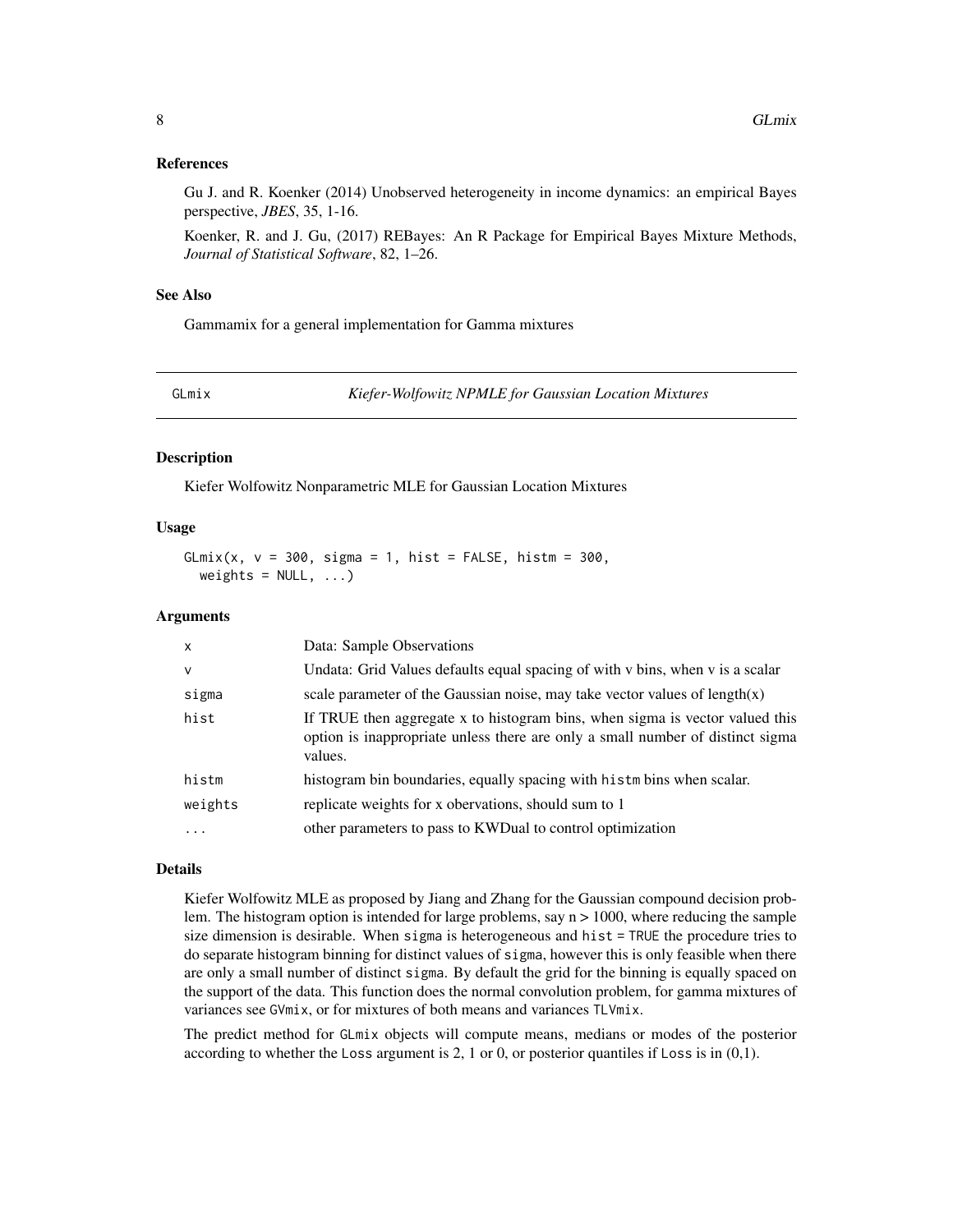# <span id="page-8-0"></span>Gompertzmix 9

# Value

An object of class density with components:

| $\mathsf{x}$ | points of evaluation on the domain of the density                      |
|--------------|------------------------------------------------------------------------|
| y            | estimated function values at the points v, the mixing density          |
| g            | the estimated mixture density function values at x                     |
| logLik       | Log likelihood value at the proposed solution                          |
| dy           | prediction of mean parameters for each observed x value via Bayes Rule |
| status       | exit code from the optimizer                                           |

#### Author(s)

Roger Koenker

#### References

Kiefer, J. and J. Wolfowitz Consistency of the Maximum Likelihood Estimator in the Presence of Infinitely Many Incidental Parameters *Ann. Math. Statist*. Volume 27, Number 4 (1956), 887-906.

Jiang, Wenhua and Cun-Hui Zhang General maximum likelihood empirical Bayes estimation of normal means *Ann. Statist.*, Volume 37, Number 4 (2009), 1647-1684.

Koenker, R and I. Mizera, (2013) "Convex Optimization, Shape Constraints, Compound Decisions, and Empirical Bayes Rules," *JASA*, 109, 674–685.

Koenker, R. and J. Gu, (2017) REBayes: An R Package for Empirical Bayes Mixture Methods, *Journal of Statistical Software*, 82, 1–26.

Gompertzmix *NPMLE for Gompertz Mixtures*

#### Description

Kiefer-Wolfowitz NPMLE for Gompertz Mixtures of scale parameter

# Usage

```
Gompertzmix(x, v = 300, u = 300, alpha, theta, hist = FALSE,
 weights = NULL, ...)
```

| X        | Survival times                            |
|----------|-------------------------------------------|
| <b>V</b> | Grid values for mixing distribution       |
| -U       | Grid values for mixing distribution       |
| alpha    | Shape parameter for Gompertz distribution |
| theta    | Scale parameter for Gompertz Distribution |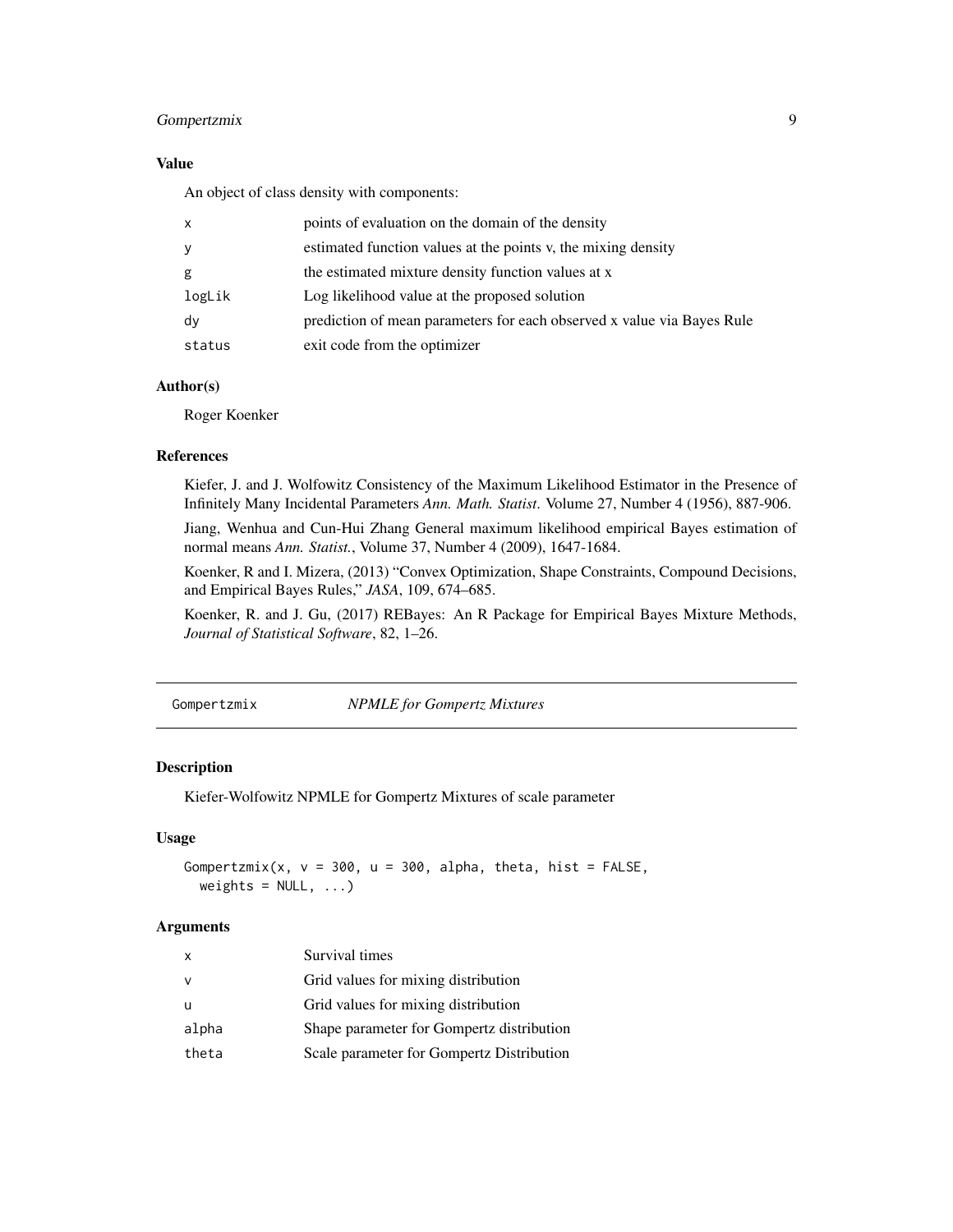<span id="page-9-0"></span>10 Gosset

| hist                    | If TRUE aggregate to histogram counts                        |
|-------------------------|--------------------------------------------------------------|
| weights                 | replicate weights for x obervations, should sum to 1         |
| $\cdot$ $\cdot$ $\cdot$ | optional parameters passed to KWDual to control optimization |

# Details

Kiefer Wolfowitz NPMLE density estimation for Gompertz scale mixtures. The histogram option is intended for relatively large problems, say  $n > 1000$ , where reducing the sample size dimension is desirable. By default the grid for the binning is equally spaced on the support of the data. Parameterization: f(tlalpha,theta,v) = theta \* exp(v) \* exp(alpha \* t) \* exp(-(theta/alpha) \* exp(v) \* (exp(alpha\*t)-1))

#### Value

An object of class density with components

| X      | points of evaluation on the domain of the density             |
|--------|---------------------------------------------------------------|
| У      | estimated function values at the points x, the mixing density |
| logLik | Log likelihood value at the proposed solution                 |
| dy     | Bayes rule estimates of theta at observed x                   |
| status | exit code from the optimizer                                  |

#### Author(s)

Roger Koenker and Jiaying Gu

#### References

Kiefer, J. and J. Wolfowitz Consistency of the Maximum Likelihood Estimator in the Presence of Infinitely Many Incidental Parameters *Ann. Math. Statist*. Volume 27, Number 4 (1956), 887-906.

#### See Also

Weibullmix

Gosset *Gosset Criminal Finger Data*

# Description

This data was generated by dithering the cell counts in the crimtab available in the base stats package.

#### Usage

Gosset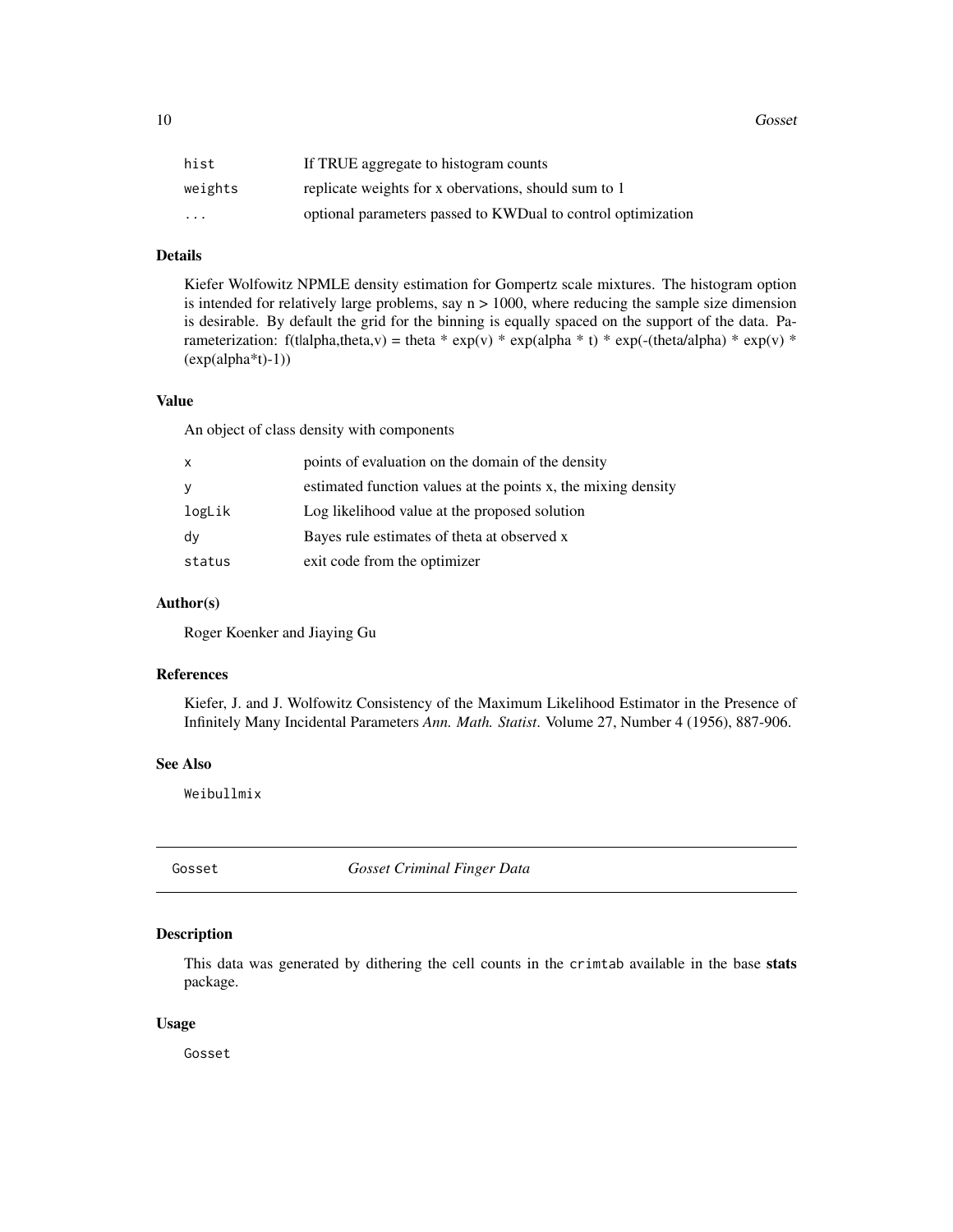#### <span id="page-10-0"></span>Guvenen 11

# Format

A data frame with 3000 observations on 2 variables.

- LMFingerLength of Left Middle Finger (cm).
- kHeight (cm)

# Source

see the man page for crimtab

# Guvenen *Annual Increments in Log Income*

# Description

Kernel density estimates of the log density of annual increments in log income for U.S. individuals over the period 1994-2013, as estimated by Guvenen.

#### Usage

Guvenen

# Format

A data frame with 279 observations on two variables.

- earningsannual increment in log income
- logdensityestimated log density values

# Source

Fatih Guvenen, Fatih Karahan, Serdar Ozkan and Jae Song, (2016) What Do Data on Millions of U.S. Workers Reveal about Life-Cycle Earnings Dynamics? [https://www.nber.org/papers/](https://www.nber.org/papers/w20913.pdf) [w20913.pdf](https://www.nber.org/papers/w20913.pdf)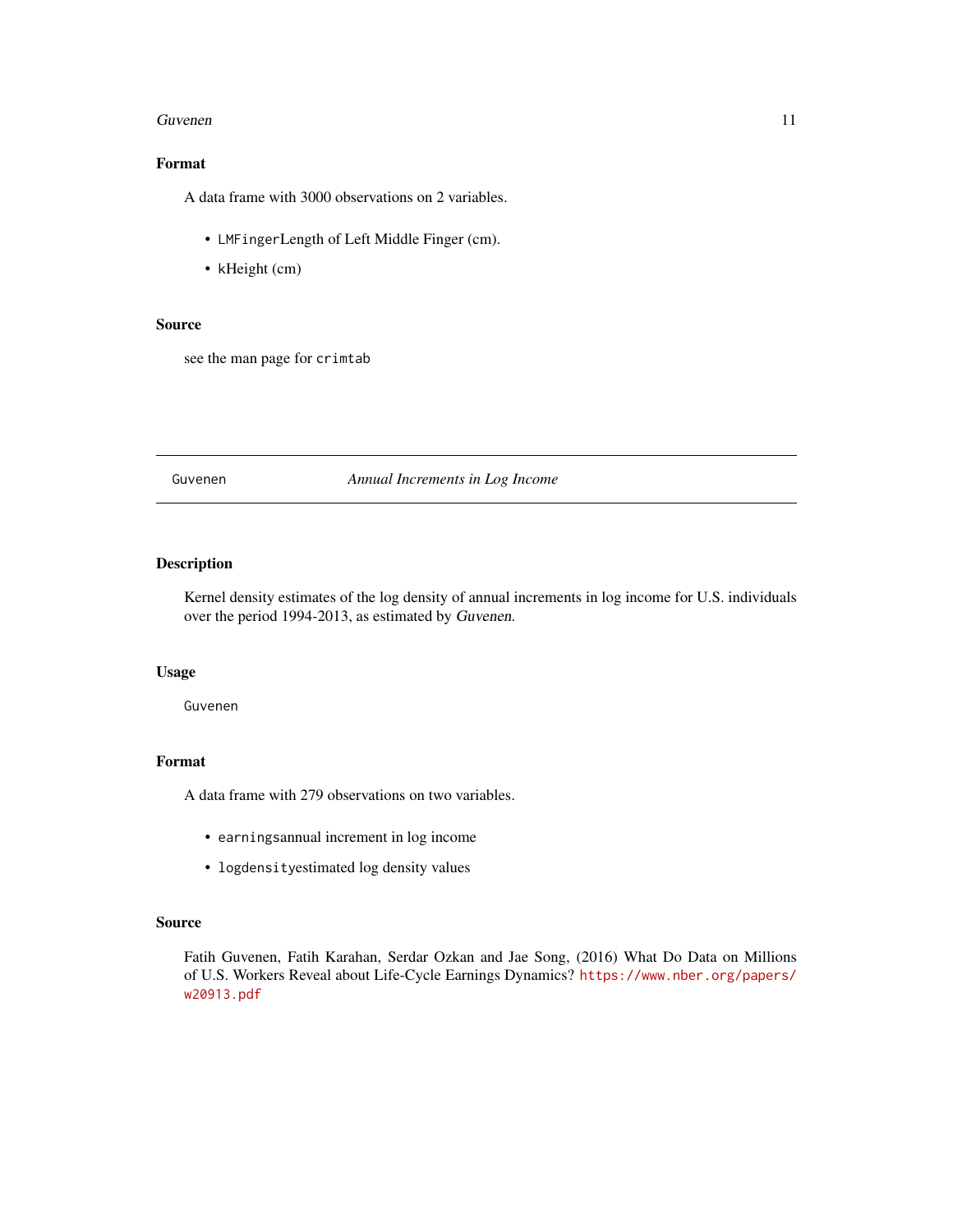<span id="page-11-0"></span>A Kiefer-Wolfowitz MLE for Gaussian models with independent variances. This can be viewed as a general form for  $\chi^2$  mixtures, see Gammamix for a more general form for Gamma mixtures.

# Usage

 $GVmix(x, m, v = 300, weights = NULL, ...)$ 

# Arguments

| $\mathsf{x}$            | vector of observed variances                                                     |
|-------------------------|----------------------------------------------------------------------------------|
| m                       | vector of sample sizes corresponding to x                                        |
| <b>V</b>                | A vector of bin boundaries, if scalar then y equally spaced bins are constructed |
| weights                 | replicate weights for x obervations, should sum to 1                             |
| $\cdot$ $\cdot$ $\cdot$ | optional parameters passed to KWDual to control optimization                     |

#### Value

An object of class density with components:

| $\mathsf{x}$ | midpoints of the bin boundaries                             |
|--------------|-------------------------------------------------------------|
| y            | estimated function values of the mixing density             |
| g            | function values of the mixture density at the observed x's. |
| logLik       | the value of the log likelihood at the solution             |
| dy           | Bayes rule estimates of                                     |
| status       | the Mosek convergence status.                               |

# Author(s)

R. Koenker

#### References

Koenker, R and I. Mizera, (2013) "Convex Optimization, Shape Constraints, Compound Decisions, and Empirical Bayes Rules," *JASA*, 109, 674–685.

Gu J. and R. Koenker (2014) Unobserved heterogeneity in income dynamics: an empirical Bayes perspective, *JBES*, 35, 1-16.

Koenker, R. and J. Gu, (2017) REBayes: An R Package for Empirical Bayes Mixture Methods, *Journal of Statistical Software*, 82, 1–26.

# See Also

Gammamix for a general implementation for Gamma mixtures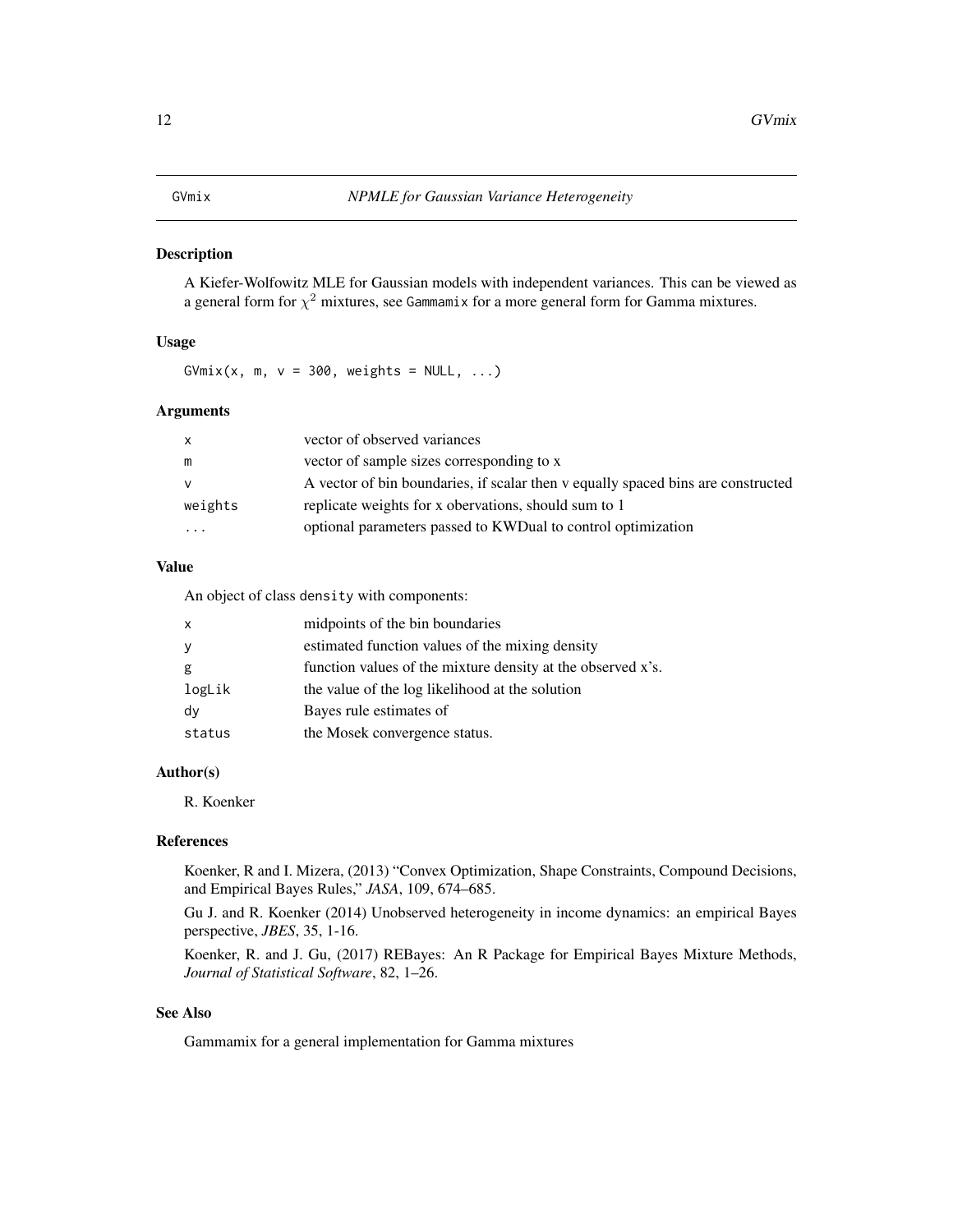<span id="page-12-0"></span>

Interface function for calls to optimizer from various REBayes functions There is currently only one option for the optimization that based on Mosek. It relies on the Rmosek interface to R see installation instructions in the Readme file in the inst directory of this package. This version of the function is intended to work with versions of Mosek after 7.0. A more experimental option employing the pogs package available from <https://github.com/foges/pogs> and employing an ADMM (Alternating Direction Method of Multipliers) approach has been deprecated, those interested could try installing version 1.4 of REBayes, and following the instructions provided there.

# Usage

KWDual(A, d, w, ...)

#### Arguments

| A | Linear constraint matrix                                                                                                                                                                                                                                                                                                                                                                                                                                                                                                                                                                                                                                                                                                                                                                                                                                                                                                                                                                                                                                                                                                       |
|---|--------------------------------------------------------------------------------------------------------------------------------------------------------------------------------------------------------------------------------------------------------------------------------------------------------------------------------------------------------------------------------------------------------------------------------------------------------------------------------------------------------------------------------------------------------------------------------------------------------------------------------------------------------------------------------------------------------------------------------------------------------------------------------------------------------------------------------------------------------------------------------------------------------------------------------------------------------------------------------------------------------------------------------------------------------------------------------------------------------------------------------|
| d | constraint vector                                                                                                                                                                                                                                                                                                                                                                                                                                                                                                                                                                                                                                                                                                                                                                                                                                                                                                                                                                                                                                                                                                              |
| W | weights for x should sum to one.                                                                                                                                                                                                                                                                                                                                                                                                                                                                                                                                                                                                                                                                                                                                                                                                                                                                                                                                                                                                                                                                                               |
|   | other parameters passed to control optimization: These may include rtol the<br>relative tolerance for dual gap convergence criterion, verb to control verbosity<br>desired from mosek, verb = $\theta$ is quiet, verb = $5$ produces a fairly detailed it-<br>eration log, control is a control list consisting of sublists iparam, dparam,<br>and sparam, containing elements of various mosek control parameters. See<br>the Rmosek and Mosek manuals for further details. A prime example is rtol<br>which should eventually be deprecated and folded into control, but will per-<br>sist for a while for compatibility reasons. The default for rtol is 1e-6, but<br>in some cases it is desirable to tighten this, say to 1e-10. Another example<br>that motivated the introduction of control would be control = $list(iparam =$<br>list(num_threads = 1)), which forces Mosek to use a single threaded process.<br>The default allows Mosek to uses multiple threads (cores) if available, which is<br>generally desirable, but may have unintended (undesirable) consequences when<br>running simulations on clusters. |
|   |                                                                                                                                                                                                                                                                                                                                                                                                                                                                                                                                                                                                                                                                                                                                                                                                                                                                                                                                                                                                                                                                                                                                |

# Value

Returns a list with components:

|        | dual solution vector, the mixing density                                 |
|--------|--------------------------------------------------------------------------|
| g      | primal solution vector, the mixture density evaluated at the data points |
| logLik | log likelihood                                                           |
| status | return status from Mosek                                                 |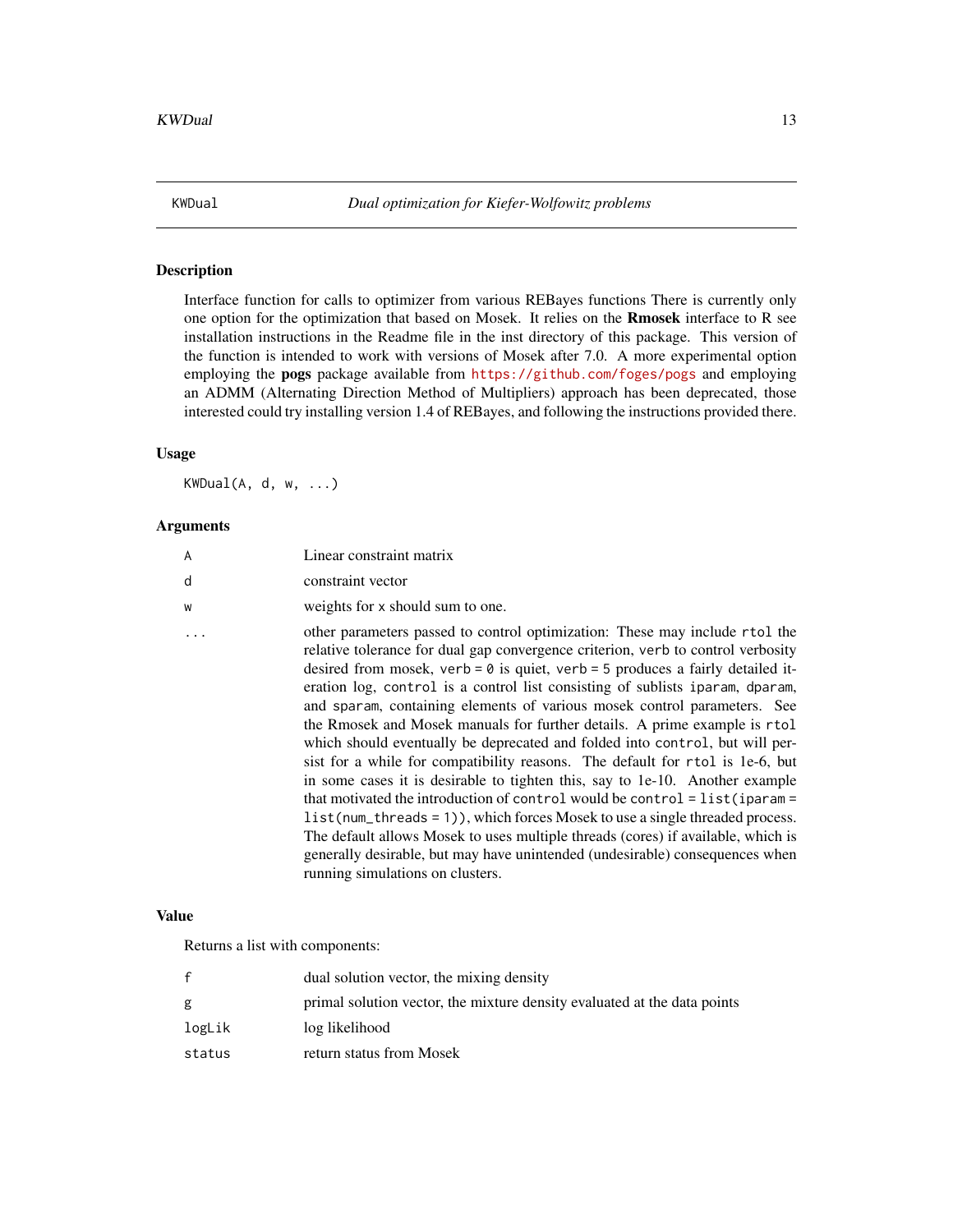<span id="page-13-0"></span>. Mosek termination messages are treated as warnings from an R perspective since solutions producing, for example, MSK\_RES\_TRM\_STALL: The optimizer is terminated due to slow progress, may still provide a satisfactory solution, especially when the return status variable is "optimal".

#### Author(s)

R. Koenker

#### References

Koenker, R and I. Mizera, (2013) "Convex Optimization, Shape Constraints, Compound Decisions, and Empirical Bayes Rules," *JASA*, 109, 674–685.

Mosek Aps (2015) Users Guide to the R-to-Mosek Optimization Interface, [https://docs.mosek.](https://docs.mosek.com/8.1/rmosek/index.html) [com/8.1/rmosek/index.html](https://docs.mosek.com/8.1/rmosek/index.html).

Koenker, R. and J. Gu, (2017) REBayes: An R Package for Empirical Bayes Mixture Methods, *Journal of Statistical Software*, 82, 1–26.

L1norm *L1norm for piecewise linear functions*

#### Description

Intended to compute the L1norm of the difference between two distribution functions.

#### Usage

 $L1norm(F, G, eps = 1e-06)$ 

#### Arguments

| F   | A stepfunction        |
|-----|-----------------------|
| G   | Another stepfunction  |
| eps | A tolerance parameter |

#### Details

Both F and G should be of class stepfun, and they should be non-defective distribution functions. There are some tolerance issues in checking whether both functions are proper distribution functions at the extremes of their support. For simulations it may be prudent to wrap L1norm in try.

# Value

A real number.

#### Author(s)

R. Koenker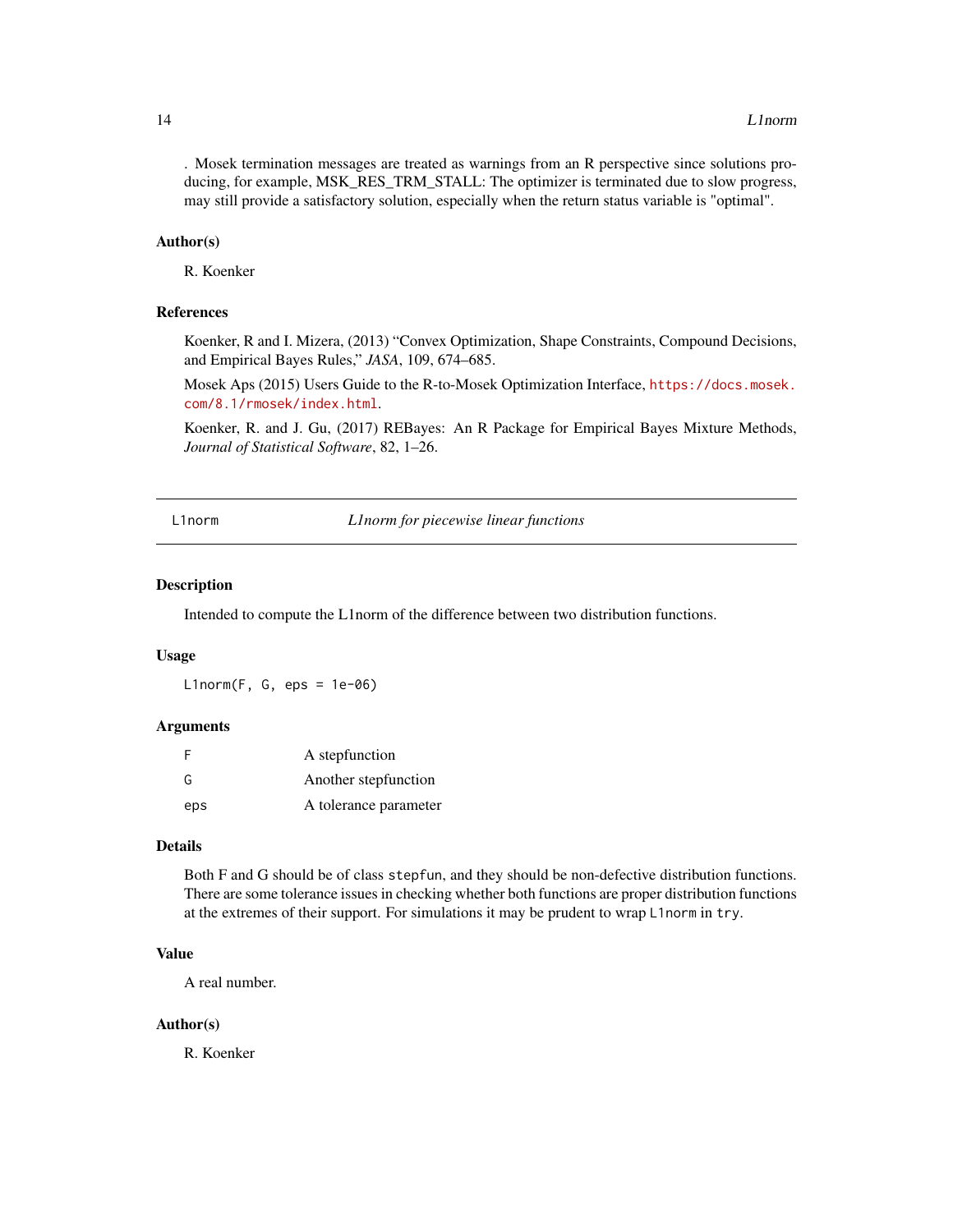#### <span id="page-14-0"></span>medde tww. 15

# Examples

```
# Make a random step (distribution) function with Gaussian knots
rstep <- function(n){
          x <- sort(rnorm(n))
          y \leftarrow runif(n)y \leftarrow c(\emptyset, \text{cumsum}(y/\text{sum}(y)))stepfun(x,y)
          }
F \leftarrow \text{rstep}(20)G \leftarrow \text{rstep}(10)S \leftarrow \text{L1norm}(F, G)plot(F, main = paste("||F - G|| = ", round(S, 4)))lines(G,col = 2)
```
medde *Maximum Entropy [De]Regularized Density Estimation*

# Description

Density estimation based on maximum entropy methods

# Usage

```
medde(x, v = 300, lambda = 0.5, alpha = 1, Dorder = 1, w = NULL,
 mass = 1, rtol = 1e-06, verb = 0, control = NULL)
```

| Data: either univariate or bivariate, the latter is highly experimental                                                                                                                                                                                                                                                    |
|----------------------------------------------------------------------------------------------------------------------------------------------------------------------------------------------------------------------------------------------------------------------------------------------------------------------------|
| Undata: either univariate or bivariate, univariate default is an equally spaced<br>grid of 300 values, for bivariate data there is not (yet) a default.                                                                                                                                                                    |
| total variation penalty smoothing parameter, if lambda is in $[-1,0]$ , a shape con-<br>straint is imposed. see Koenker and Mizera (2010) for further details. When<br>Dorder $= 0$ , the shape constraint imposes that the density is monotonically de-<br>creasing, when Dorder $= 1$ it imposes a concavity constraint. |
| Renyi entropy parameter characterizing fidelity criterion by default 1 is log-<br>concave and 0.5 is Hellinger.                                                                                                                                                                                                            |
| Order of the derivative operator for the penalty default is Dorder $= 1$ , corre-<br>sponding to TV norm constraint on the first derivative, or a concavity constraint<br>on some transform of the density. Dorder $= 0$ imposes a TV penalty on the<br>function itself, or when $lambda < 0$ a monotonicity constraint.   |
| weights associated with x,                                                                                                                                                                                                                                                                                                 |
| normalizing constant for fitted density,                                                                                                                                                                                                                                                                                   |
| Convergence tolerance for Mosek algorithm,                                                                                                                                                                                                                                                                                 |
|                                                                                                                                                                                                                                                                                                                            |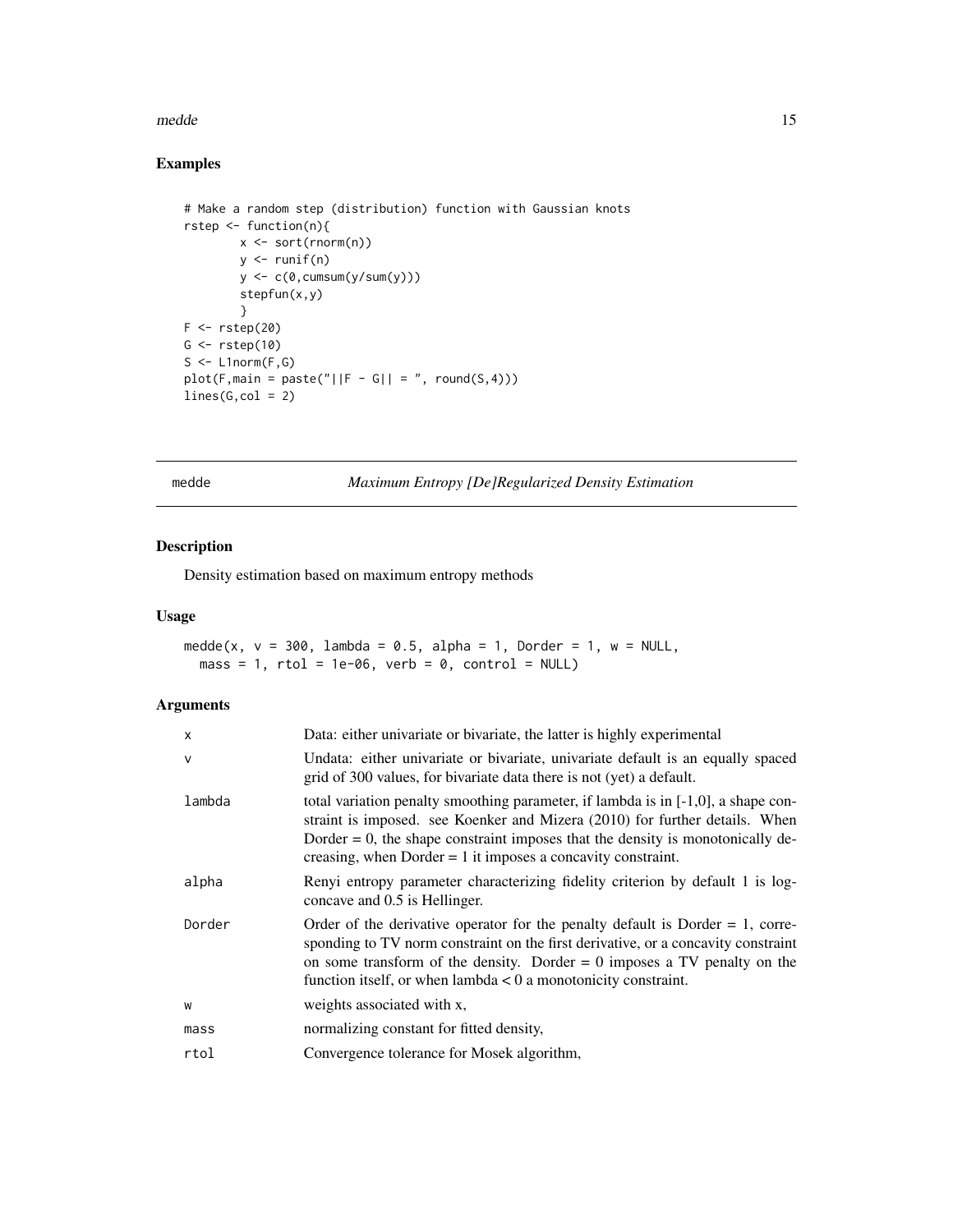16 medde was a strong way to be a strong way to be a strong way to be a strong way to be a strong way to be a strong way to be a strong way of the strong way of the strong way of the strong way of the strong way of the str

| verb    | Parameter controlling verbosity of solution, 0 for silent, 5 gives rather detailed<br><i>iteration log.</i> |
|---------|-------------------------------------------------------------------------------------------------------------|
| control | Mosek control list see KWDual documentation                                                                 |

#### Details

See the references for further details. And also Mosek "Manuals". The acronym, according to the urban dictionary has a nice connection to a term used in Bahamian dialect, mostly on the Family Islands like Eleuthera and Cat Island meaning "mess with" "get involved," "get entangled," "fool around," "bother:" "I don't like to medder up with all kinda people" "Don't medder with people (chirren)" "Why you think she medderin up in their business."

This version implements a class of penalized density estimators solving:

$$
\min_{x} \phi(x_1)|A_1x_1 - A_2x_2 = b, 0 \le x_1, -\lambda \le x_2 \le \lambda
$$

where x is a vector with two component subvectors:  $x_1$  is a vector of function values of the density  $x_2$  is a vector of dual values,  $\lambda$  is typically positive, and controls the fluctuation of the Dorder derivative of some transform of the density. When alpha = 1 this transform is simply the logarithm of the density, and Dorder = 1 yields a piecewise exponential estimate; when Dorder = 2 we obtain a variant of Silverman's (1982) estimator that shrinks the fitted density toward the Gaussian, i.e. with total variation of the second derivative of  $log f$  equal to zero. See demo(Silverman) for an illustration of this case. If  $\lambda$  is in  $(-1, 0]$  then the  $x_2$  TV constraint is replaced by  $x_2 \ge 0$ , which for  $\alpha = 1$ , constrains the fitted density to be log-concave; for  $\alpha = 0.5, -1/\sqrt{f}$  is constrained to be concave; and for  $\alpha \leq 0$ ,  $1/f^{\alpha-1}$  is constrained to be concave. In these cases no further regularization of the smoothness of density is required as the concavity constraint acts as regularizer. As explained further in Koenker and Mizera (2010) and Han and Wellner (2016) decreasing  $\alpha$ constrains the fitted density to lie in a larger class of quasi-concave densities. See demo(velo) for an illustration of these options, but be aware that more extreme  $\alpha$  pose more challenges from an numerical optimization perspective. Fitting for  $\alpha < 1$  employs a fidelity criterion closely related to Renyi entropy that is more suitable than likelihood for very peaked, or very heavy tailed target densities. For  $\lambda < 0$  fitting for Dorder != 1 proceed at your own risk. A closely related problem is illustrated in the demo Brown which imposes a convexity constraint on  $0.5x^2 + logf(x)$ . This ensures that the resulting Bayes rule, aka Tweedie formula, is monotone in  $x$ , as described further in Koenker and Mizera (2013).

#### Value

An object of class "medde" with components

| X      | points of evaluation on the domain of the density    |
|--------|------------------------------------------------------|
| v      | estimated function values at the evaluation points x |
| status | exit status from Mosek                               |

#### Author(s)

Roger Koenker and Ivan Mizera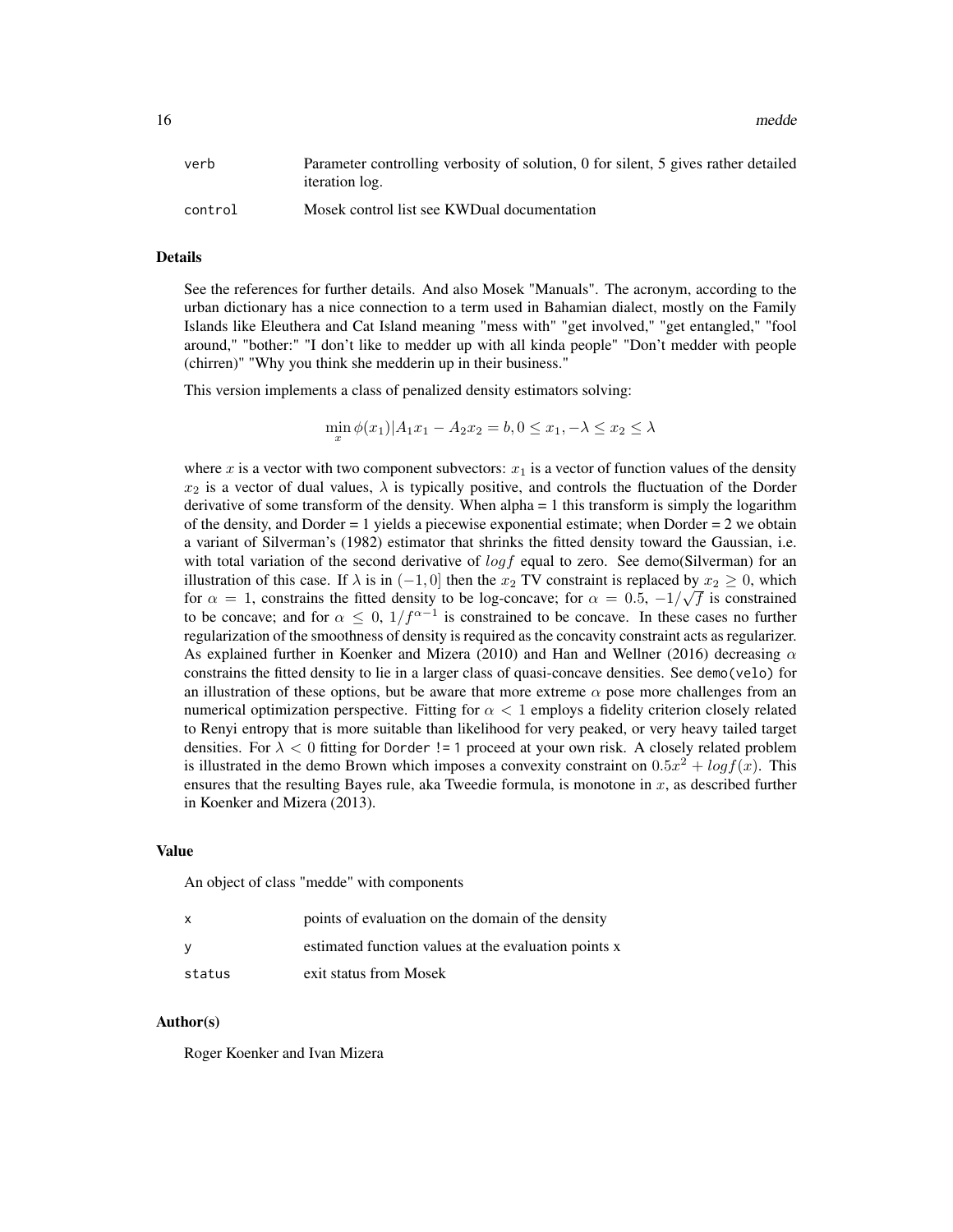#### medde tww.tarthur.com and the contract of the contract of the contract of the contract of the contract of the contract of the contract of the contract of the contract of the contract of the contract of the contract of the

#### References

Chen, Y. and R.J. Samworth, (2013) "Smoothed log-concave maximum likelihood estimation with applications", *Statistica Sinica*, 23, 1373–1398.

Han, Qiyang and Jon Wellner (2016) "Approximation and estimation of s-concave densities via Renyi divergences, *Annals of Statistics*, 44, 1332-1359.

Koenker, R and I. Mizera, (2007) "Density Estimation by Total Variation Regularization," *Advances in Statistical Modeling and Inference: Essays in Honor of Kjell Doksum*, V.N. Nair (ed.), 613-634.

Koenker, R and I. Mizera, (2006) "The alter egos of the regularized maximum likelihood density estimators: deregularized maximum-entropy, Shannon, Renyi, Simpson, Gini, and stretched strings," *Proceedings of the 7th Prague Symposium on Asymptotic Statistics*.

Koenker, R and I. Mizera, (2010) "Quasi-Concave Density Estimation" *Annals of Statistics*, 38, 2998-3027.

Koenker, R and I. Mizera, (2013) "Convex Optimization, Shape Constraints, Compound Decisions, and Empirical Bayes Rules," JASA, 109, 674–685.

Koenker, R and I. Mizera, (2014) "Convex Optimization in R.", *Journal of Statistical Software*, 60, 1-23.

#### See Also

This function is based on an earlier function of the same name in the deprecated package MeddeR that was based on an R-Matlab interface. A plotting method is available, or medde estimates can be added to plots with the usual lines(meddefit,... invocation. For log concave estimates there is also a quantile function qmedde and a random number generation function rmedde, eventually there should be corresponding functionality for other alphas.

#### Examples

```
## Not run:
#Maximum Likelihood Estimation of a Log-Concave Density
set.seed(1968)
x < -rgamma(50, 10)m \le - medde(x, v = 50, lambda = -.5, verb = 5)
plot(m, type = "l", xlab = "x", ylab = "f(x)")
lines(m$x, dgamma(m$x, 10), col = 2)title("Log-concave Constraint")
## End(Not run)
## Not run:
#Maximum Likelihood Estimation of a Gamma Density with TV constraint
set.seed(1968)
x < -rgamma(50, 5)f \le - medde(x, v = 50, lambda = 0.2, verb = 5)
plot(f, type = "l", xlab = "x", ylab = "f(x)")
lines(f$x,dgamma(f$x,5),col = 2)
legend(10, .15, c("ghat", "true"), lty = 1, col = 1:2)title("Total Variation Norm Constraint")
```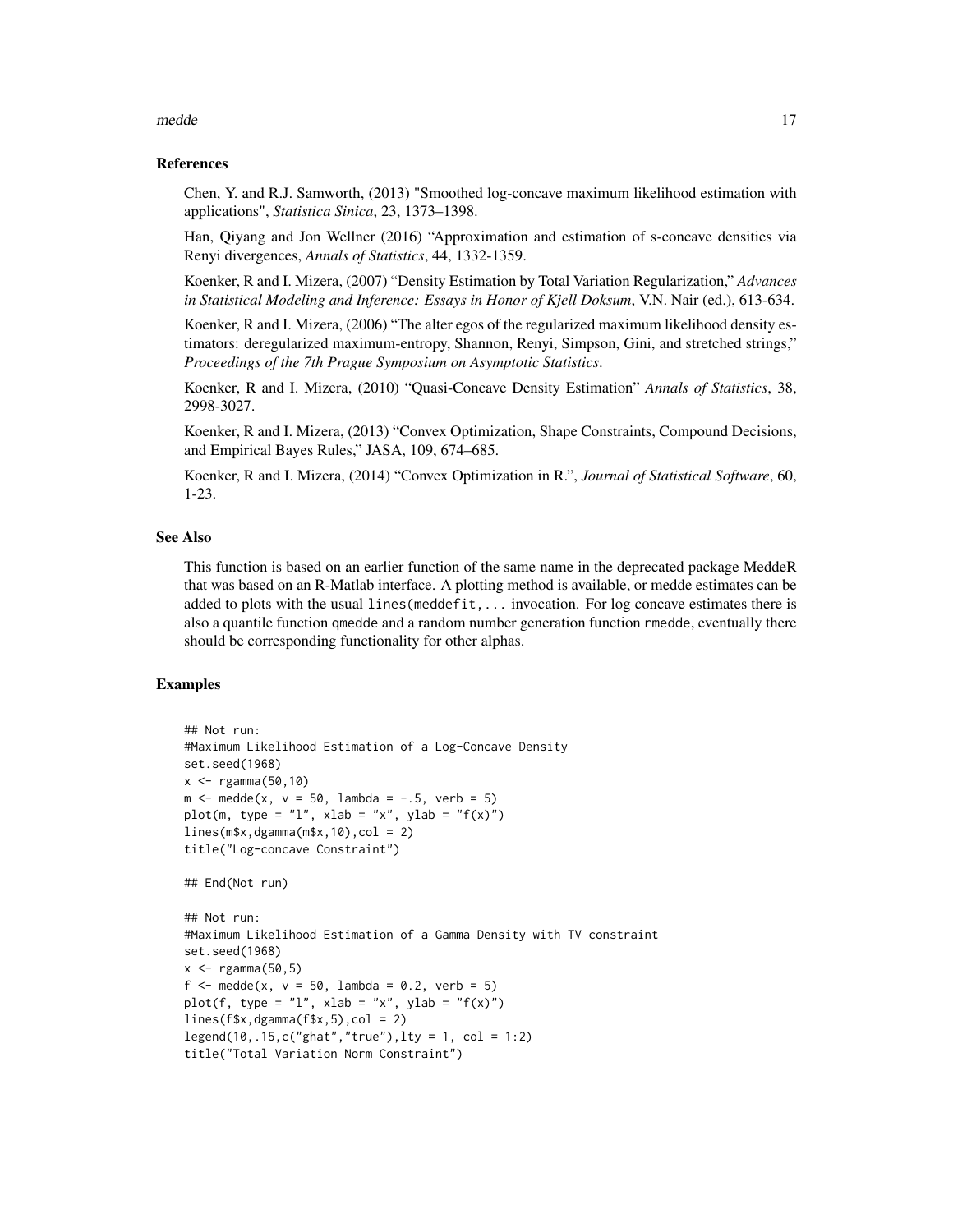<span id="page-17-0"></span>18 Norberg and the contract of the contract of the contract of the contract of the contract of the contract of the contract of the contract of the contract of the contract of the contract of the contract of the contract of

## End(Not run)

#### Norberg *Norberg Life Insurance Data*

#### Description

Norwegian Life Insurance Exposures and Claims

#### Usage

Norberg

#### Format

A data frame with 72 observations on the following 3 variables.

- OccGroupOccupational Group
- ExposureExposures
- DeathsObserved Deaths

#### Details

The data arise from 1125 original groups insured during all or part of the period 1982-85 by a major Nowegian insurance company. Exposures can be normalized by a factor of 344 as in Hastrup (2000) and then can be interpreted as the apriori expected number of claims (deaths) for each group. The original 1125 groups were aggregated into 72 as in Norberg (1989).

#### References

Norberg, R. (1989) Experience rating in group life insurance, Scand. Actuarial J.,194-224.

Haastrup, S. (2000) Comparison of some Bayesian analyses of heterogeneity in group life insurance, Scand. Actuarial J.,2-16.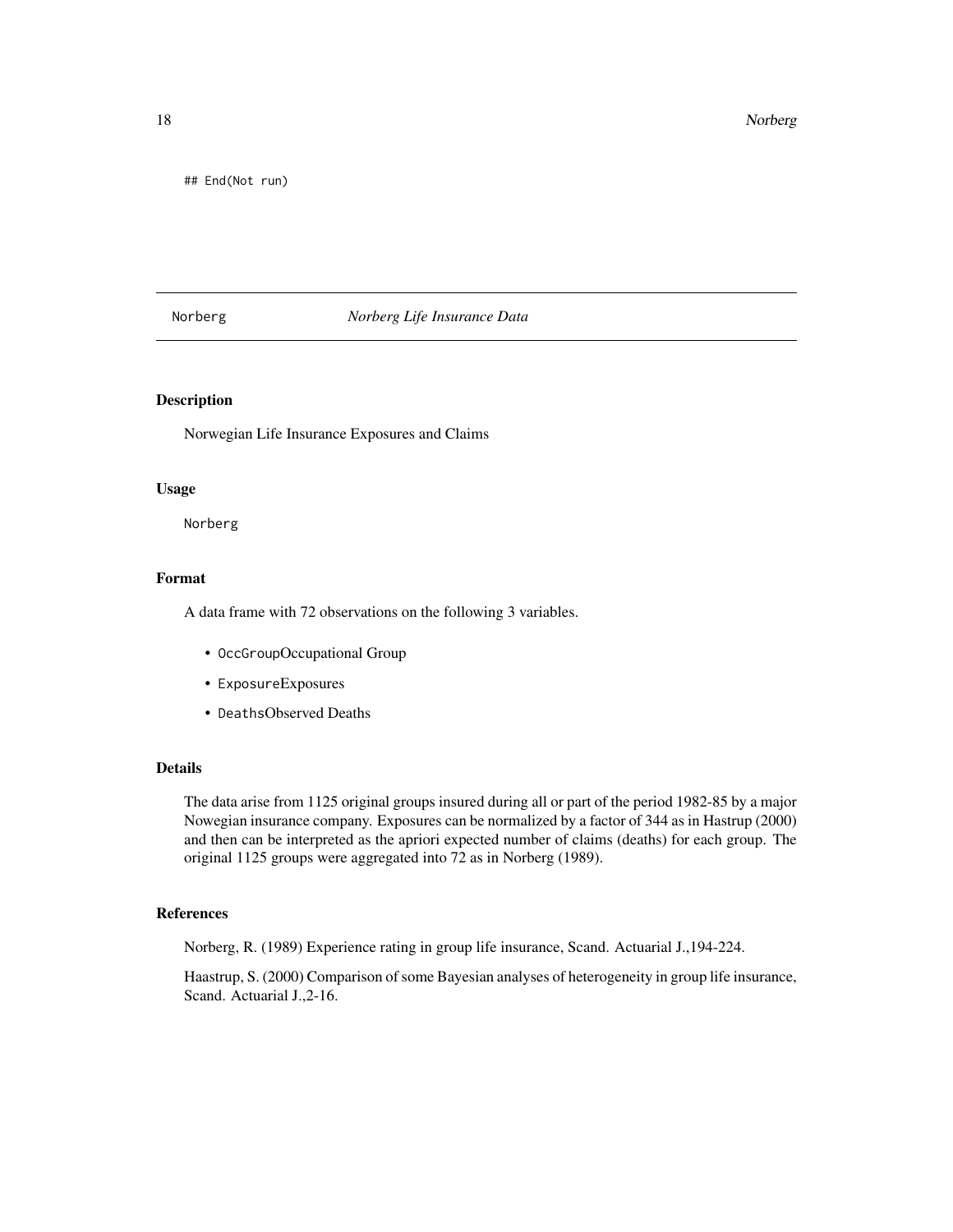<span id="page-18-0"></span>

Plotting method for medde objects

#### Usage

## S3 method for class 'medde'  $plot(x, \ldots)$ 

# Arguments

| Pmix     | Poisson mixture estimation via Kiefer Wolfowitz MLE |  |
|----------|-----------------------------------------------------|--|
| $\cdots$ | other parameters to be passed to plot method        |  |
|          | object obtained from medde fitting                  |  |

#### Description

Poisson mixture estimation via Kiefer Wolfowitz MLE

#### Usage

 $Pmix(x, v = 300, support = NULL, exposure = NULL, ...)$ 

#### Arguments

| X            | Data: Sample observations (integer valued)                                                                             |
|--------------|------------------------------------------------------------------------------------------------------------------------|
| $\mathsf{V}$ | Grid Values for the mixing distribution defaults to equal spacing of length v<br>when v is specified as a scalar       |
| support      | a 2-vector containing the lower and upper support points of sample observations<br>to account for possible truncation. |
| exposure     | observation specific exposures to risk see details                                                                     |
|              | other parameters passed to KWD ual to control optimization                                                             |

#### Details

The predict method for Pmix objects will compute means, medians or modes of the posterior according to whether the Loss argument is 2, 1 or 0, or posterior quantiles if Loss is in  $(0,1)$ .

In the default case exposure  $= 1$  it is assumed that x contains individual observations that are aggregated into count bins via table. When exposure has the same length as x then it is presumed to be individual specific risk exposure and the Poisson mixture is taken to be  $x|v$   $Poi(v * exposure)$ and the is not aggregated. See for example the analysis of the Norberg data in Koenker and Gu (2016).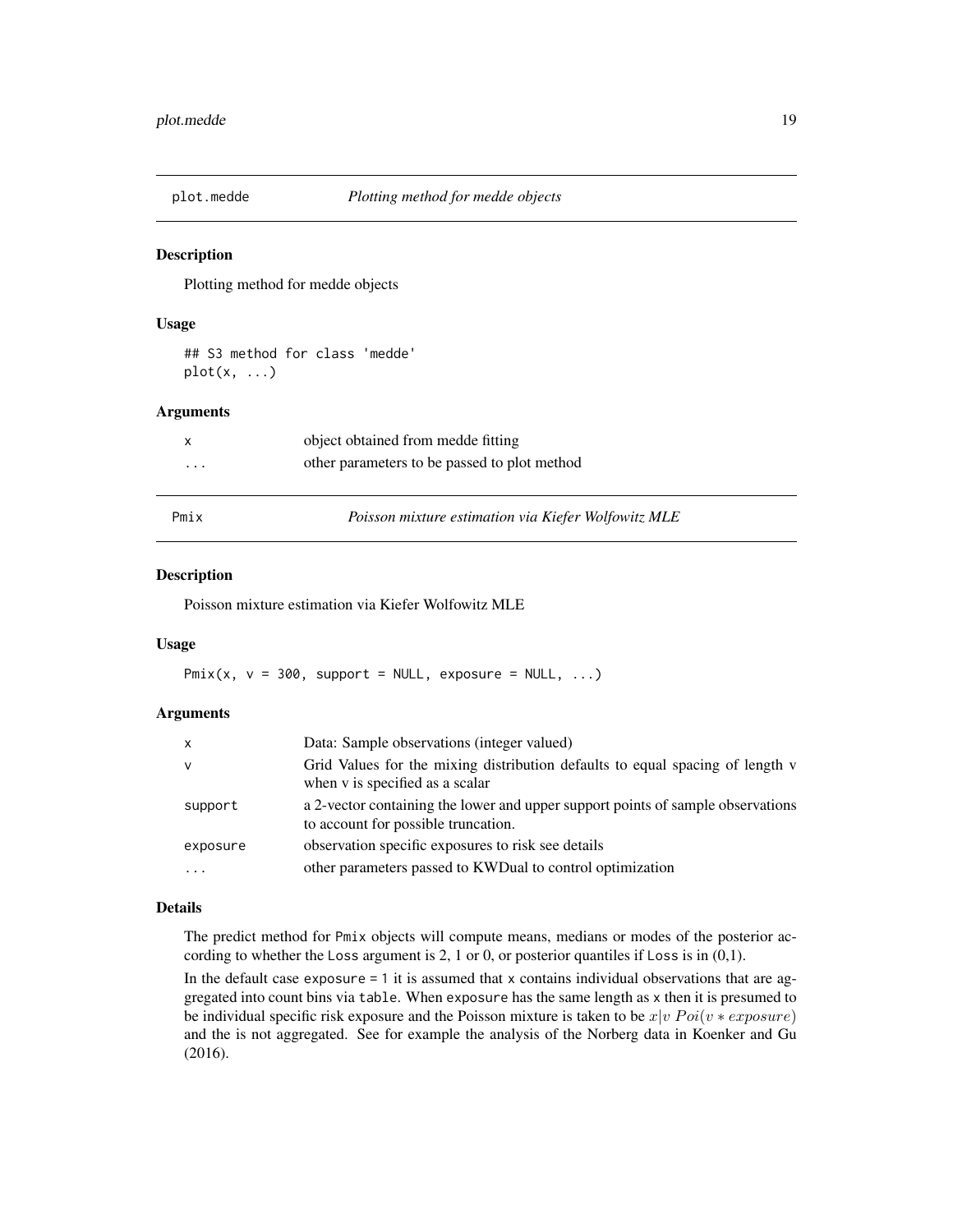# <span id="page-19-0"></span>Value

An object of class density with components:

| $\mathsf{x}$ | points of evaluation of the mixing density                      |
|--------------|-----------------------------------------------------------------|
| У            | function values of the mixing density at x                      |
| g            | function values of the mixture density on $0, 1, $ $max(x) + 1$ |
| logLik       | Log Likelihood value at the estimate                            |
| dy           | Bayes rule estimate of Poisson rate parameter at each x         |
| status       | exit code from the optimizer                                    |

#### Author(s)

Roger Koenker and Jiaying Gu

# References

Kiefer, J. and J. Wolfowitz Consistency of the Maximum Likelihood Estimator in the Presence of Infinitely Many Incidental Parameters *Ann. Math. Statist*. Volume 27, Number 4 (1956), 887-906.

Koenker, R. and J. Gu, (2017) REBayes: An R Package for Empirical Bayes Mixture Methods, *Journal of Statistical Software*, 82, 1–26.

predict.Bmix *Predict Method for Bmix*

# Description

Predict Method for Binomial Mixtures

# Usage

```
## S3 method for class 'Bmix'
predict(object, newdata, Loss = 2, newk, ...)
```

| object    | fitted object of class "Bmix"                                                                                                                                                                                             |
|-----------|---------------------------------------------------------------------------------------------------------------------------------------------------------------------------------------------------------------------------|
| newdata   | Values at which prediction is desired                                                                                                                                                                                     |
| Loss      | Loss function used to generate prediction: Currently supported values: 2 to get<br>mean predictions, 1 to get median predictions, 0 to get modal predictions or any<br>tau in $(0,1)$ to get tau-th quantile predictions. |
| newk      | k values (number of trials) for the predictions                                                                                                                                                                           |
| $\ddotsc$ | optional arguments to predict                                                                                                                                                                                             |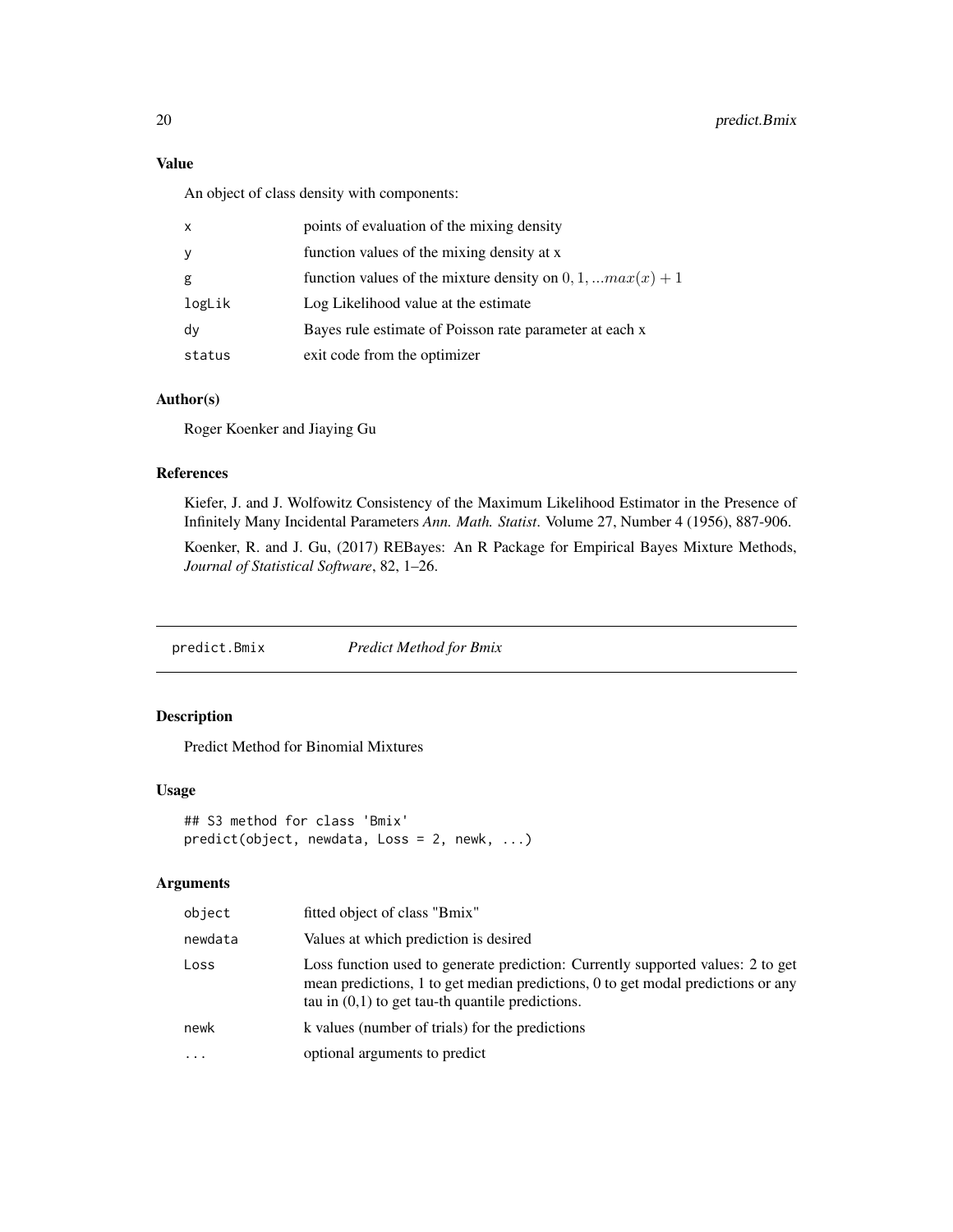# <span id="page-20-0"></span>predict.GLmix 21

# Details

The predict method for Bmix objects will compute means, quantiles or modes of the posterior according to the Loss argument. Typically, newdata would be passed to predict

### Value

A vector of predictions

#### Author(s)

Jiaying Gu

predict.GLmix *Predict Method for GLmix*

# Description

Predict Method for Gaussian Location Mixtures

# Usage

```
## S3 method for class 'GLmix'
predict(object, newdata, Loss = 2, newsigma = NULL,
  ...)
```
# Arguments

| object   | fitted object of class "GLmix"                                                                                                                                                                                            |
|----------|---------------------------------------------------------------------------------------------------------------------------------------------------------------------------------------------------------------------------|
| newdata  | Values at which prediction is desired                                                                                                                                                                                     |
| Loss     | Loss function used to generate prediction: Currently supported values: 2 to get<br>mean predictions, 1 to get median predictions, 0 to get modal predictions or any<br>tau in $(0,1)$ to get tau-th quantile predictions. |
| newsigma | sigma values for the predictions                                                                                                                                                                                          |
|          | optional arguments to predict                                                                                                                                                                                             |

#### Details

The predict method for GLmix objects will compute means, quantiles or modes of the posterior according to the Loss argument. Typically, newdata would be passed to predict

#### Value

A vector of predictions

#### Author(s)

Roger Koenker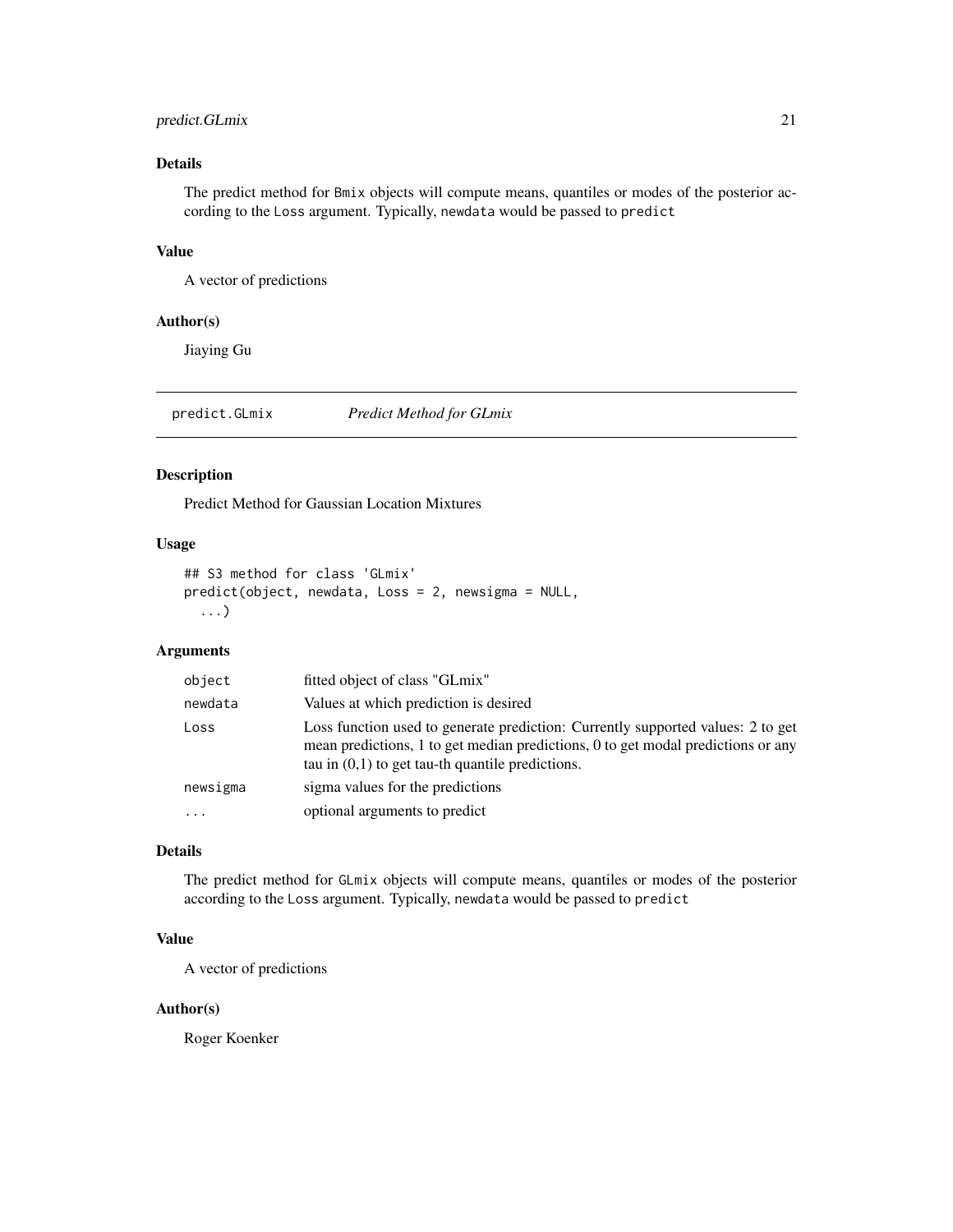<span id="page-21-0"></span>

Predict Method for Poisson Mixtures

#### Usage

```
## S3 method for class 'Pmix'
predict(object, newdata, Loss = 2, newexposure = NULL,
  ...)
```
# Arguments

| object      | fitted object of class "Pmix"                                                                                                                                                                                                                                                                                                                                      |
|-------------|--------------------------------------------------------------------------------------------------------------------------------------------------------------------------------------------------------------------------------------------------------------------------------------------------------------------------------------------------------------------|
| newdata     | Values at which prediction is desired                                                                                                                                                                                                                                                                                                                              |
| Loss        | Loss function used to generate prediction. Currently supported values: 2 to get<br>mean predictions, 1 to get harmonic mean predictions, 0 to get modal predictions<br>or any tau in $(0,1)$ to get tau-th quantile predictions. The posterior harmonic<br>mean is the Bayes rule for quadratic loss weighted by variances as in Clevenson<br>and Zidek $(1975)$ . |
| newexposure | exposure values for the predictions                                                                                                                                                                                                                                                                                                                                |
| $\cdots$    | optional arguments to predict                                                                                                                                                                                                                                                                                                                                      |

# Details

The predict method for Pmix objects will compute means, quantiles or modes of the posterior according to the Loss argument. Typically, newdata would be passed to predict

# Value

A vector of predictions

# Author(s)

Jiaying Gu and Roger Koenker

# References

Clevenson, M. L. and Zidek, J. V. 1975. Simultaneous Estimation of the Means of Independent Poisson Laws, Journal of the American Statistical Association, 70, 698-705.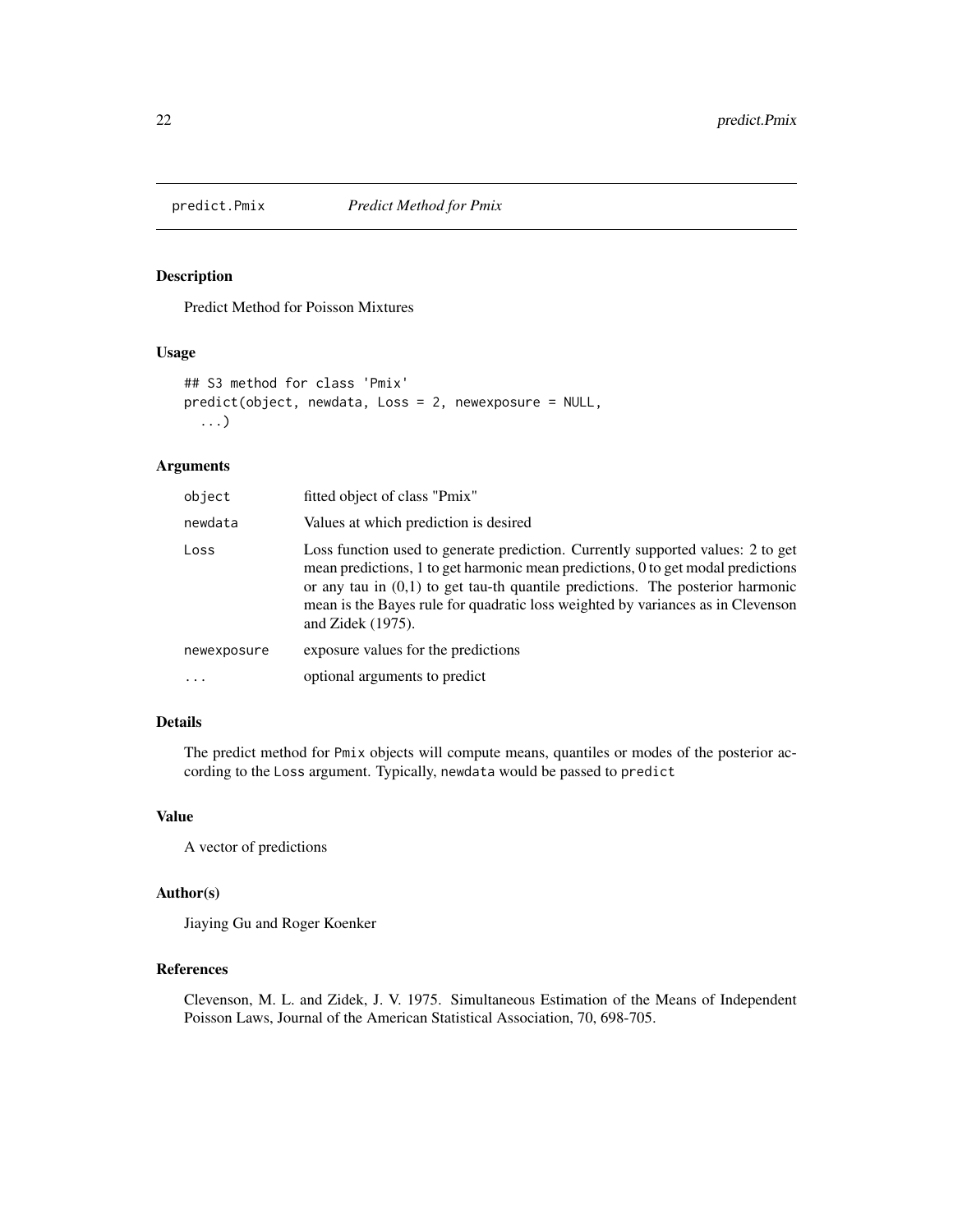<span id="page-22-0"></span>

Slightly modified version borrowed from the package logcondens Todo: extend this to cases with  $\alpha! = 1.$ 

# Usage

qmedde(p, medde)

# Arguments

| - p   | vector of probabilities at which to evaluate the quantiles |
|-------|------------------------------------------------------------|
| medde | fitted object from medde                                   |

| rmedde |  | Random number generation from a medde estimate |  |
|--------|--|------------------------------------------------|--|
|        |  |                                                |  |

# Description

Random number generation from a medde estimate

# Usage

```
rmedde(n, medde, smooth = TRUE)
```

| n      | number of observations desired in calls to rmedde      |
|--------|--------------------------------------------------------|
| medde  | fitted medde object for calls in gmedde and rmedde     |
| smooth | option to draw random meddes from the smoothed density |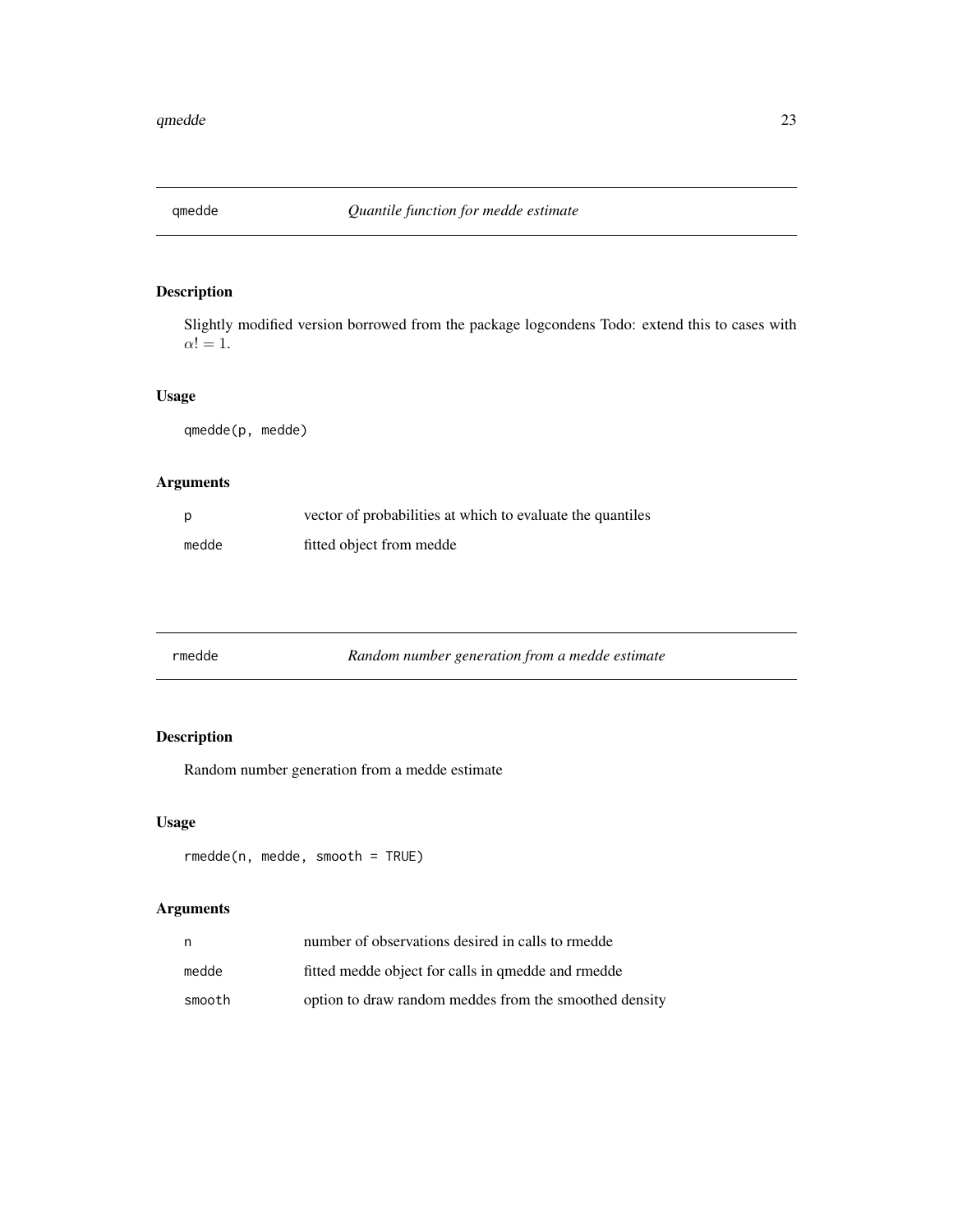<span id="page-23-0"></span>Creates a tar.gz file with all of the R files needed to recreate the tables and figures that appear in the paper. Should be considered experimental at this stage. It presumes that tables are generated with something like the **Hmisc** latex function and included in the latex document with input commands. Likewise figures are assumed to be included with includegraphics and generated by R in pdf format. This was originally developed to sort out the files for "Empirical Bayesball Remixed". An optional side of effect of the function to create a tar.gz file with the gzipped R files required for the paper.

#### Usage

```
Rxiv(fname, figures = "figures", tables = "tables", tar = FALSE)
```
#### **Arguments**

| fname   | name of the latex file of the paper sans tex suffix           |
|---------|---------------------------------------------------------------|
| figures | name of the directory with the files for figures              |
| tables  | name of the directory with the files for tables               |
| tar     | logical flag, if TRUE generate a gzipped tar file of .R files |

# Value

a list with the following components

| Rtables  | a character array with two columns: .tex files and .R files |
|----------|-------------------------------------------------------------|
| Rfigures | a character array with two columns: .pdf files and .R files |
| Rother   | a character vector with other R files required.             |
| Rcached  | a character vector with cached Rda files                    |

# Author(s)

R. Koenker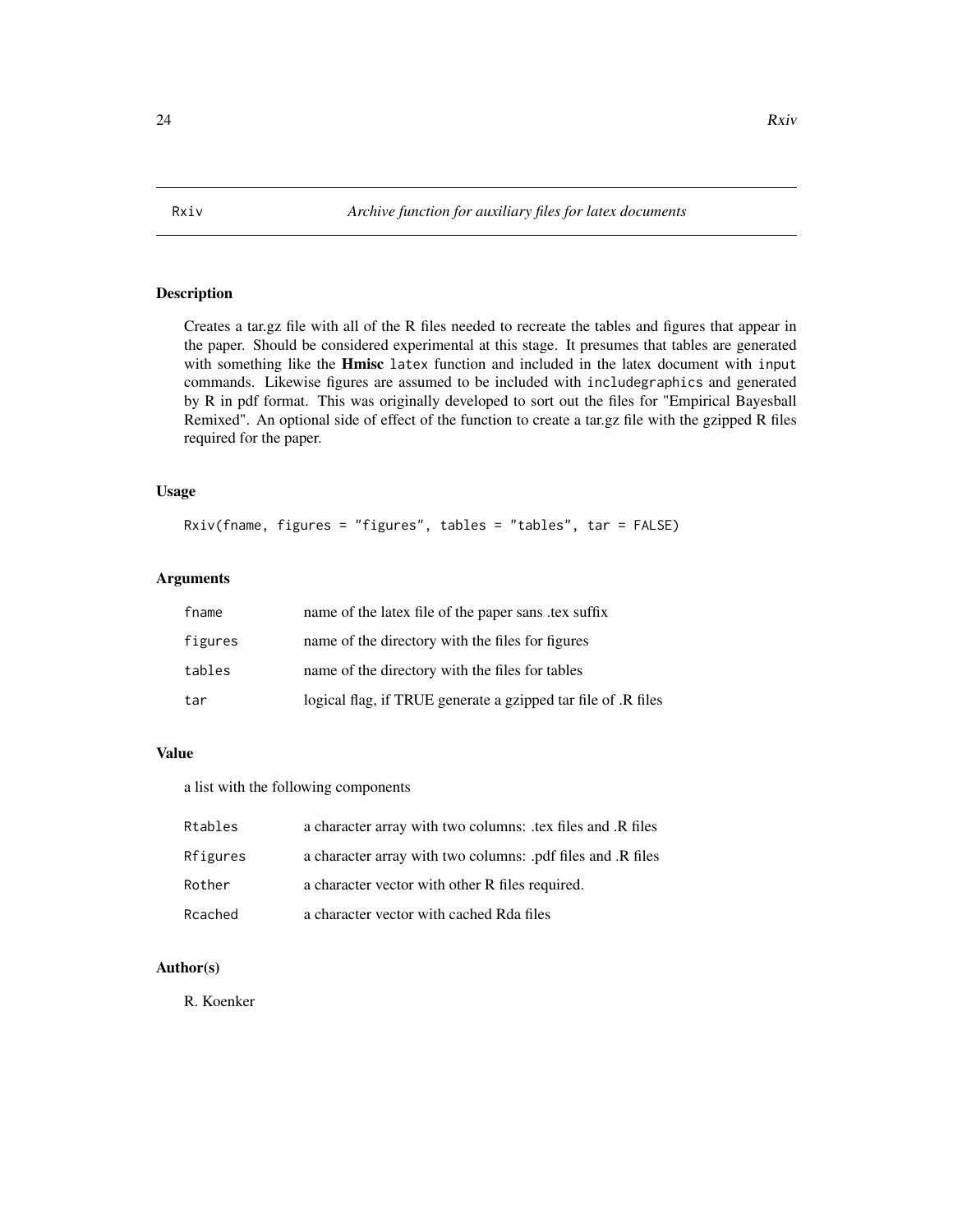<span id="page-24-0"></span>This data was generated by Beckett and Diaconis (1994). They describe it as follows: "The example involves repeated rolls of a common thumbtack. A one was recorded if the tack landed point up and a zero was recorded if the tack landed point down. All tacks started point down. Each tack was flicked or hit with the fingers from where it last rested. A fixed tack was flicked 9 times. The data are recorded in Table 1. There are 320 9-tuples. These arose from 16 different tacks, 2 "flickers," and 10 surfaces. The tacks vary considerably in shape and in proportion of ones. The surfaces varied from rugs through tablecloths through bathroom floors." Following Liu (1996), we treat the data as though they came from 320 independent binomials. See demo(Bmix1) for further details.

#### Usage

tacks

# Format

A data frame with 320 observations on 2 variables.

- xa numeric vector giving the number of tacks landed point up.
- ka numeric vector giving the number of trials.

#### Source

Beckett, L. and Diaconis. P. (1994). Spectral analysis for discrete longitudinal data, Adv. Math., 103: 107-128.

#### References

Liu, J.S. (1996). Nonparametric Hierarchical Bayes via Sequential Imputations. *Annals of Statistics*, 24: 911-930.

tannenbaum *Perverse Gaussian Mixture data*

#### **Description**

Gaussian Location Mixture data to illustrate Mosek tolerance problem

# Usage

tannenbaum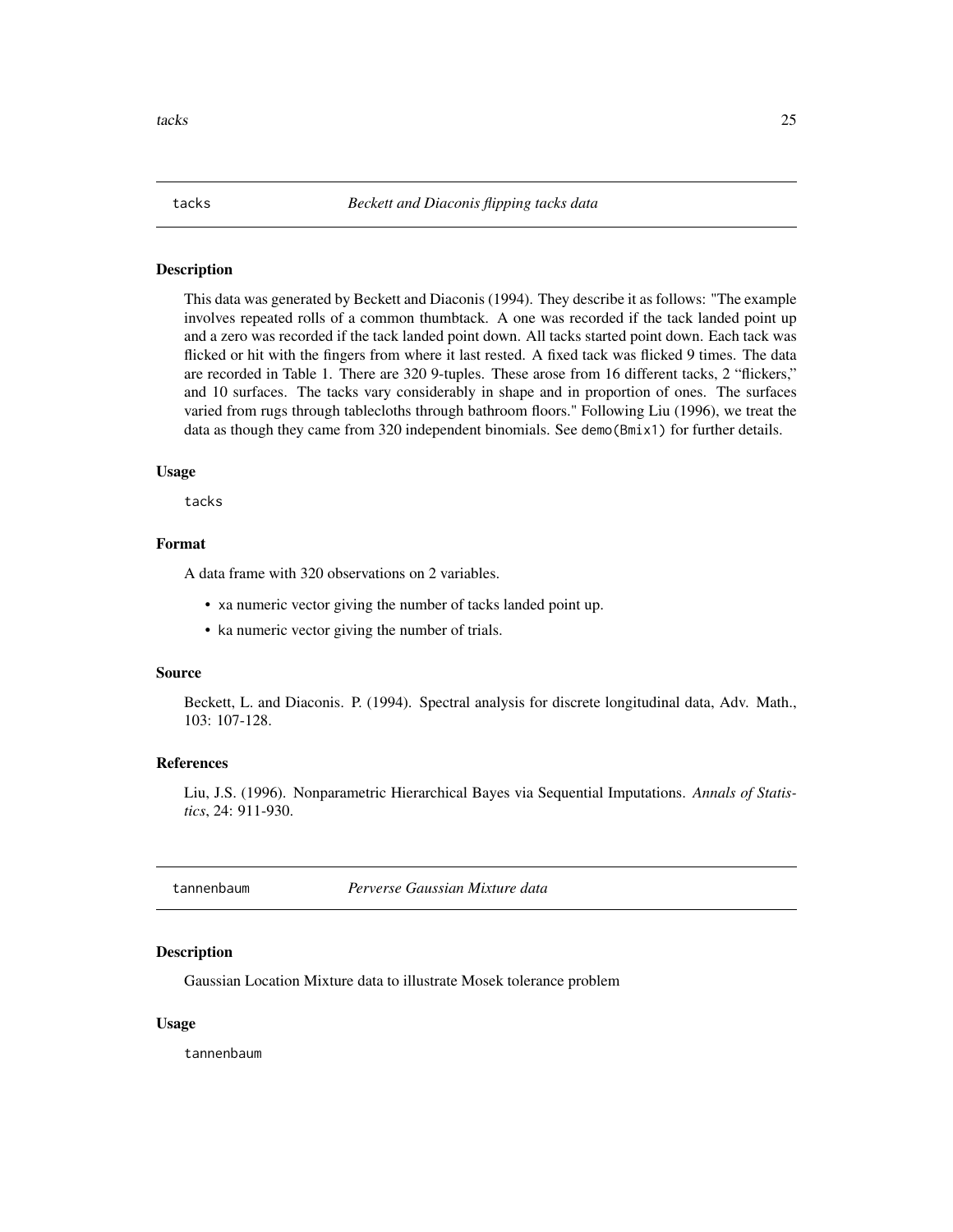# <span id="page-25-0"></span>Format

5000 iid Gaussians This data set was randomly generated in the course of trying to understand some anomalies in estimating Gaussian location mixture problems with GLmix. It is used by demo(tannenbaum) to illustrate that sometimes it is worthwhile to tighten the default convergence tolerance for Mosek.

TLmix *NPMLE for Student t location mixtures*

# Description

Kiefer Wolfowitz NPMLE for Student t location mixtures

#### Usage

TLmix(x,  $v = 300$ ,  $u = 300$ , df = 1, hist = FALSE, weights = NULL, ...)

# Arguments

| $\mathsf{x}$ | Data: Sample Observations                                       |
|--------------|-----------------------------------------------------------------|
| $\mathsf{v}$ | bin boundaries defaults to equal spacing of length v            |
| -u           | bin boundaries for histogram binning: defaults to equal spacing |
| df           | Number of degrees of freedom of Student base density            |
| hist         | If TRUE then aggregate x to histogram weights                   |
| weights      | replicate weights for x obervations, should sum to 1            |
|              | optional parameters passed to KWDual to control optimization    |

#### Details

Kiefer Wolfowitz MLE density estimation as proposed by Jiang and Zhang for a Student t compound decision problem. The histogram option is intended for large problems, say  $n > 1000$ , where reducing the sample size dimension is desirable. By default the grid for the binning is equally spaced on the support of the data. Equal spaced binning is problematic for Cauchy data.

#### Value

An object of class density with components:

| X      | midpoints of evaluation on the domain of the mixing density     |
|--------|-----------------------------------------------------------------|
| y      | estimated function values at the points x of the mixing density |
| logLik | Log likelihood value at the proposed solution                   |
| dy     | Bayes rule estimates of location at x                           |
| status | Mosek exit code                                                 |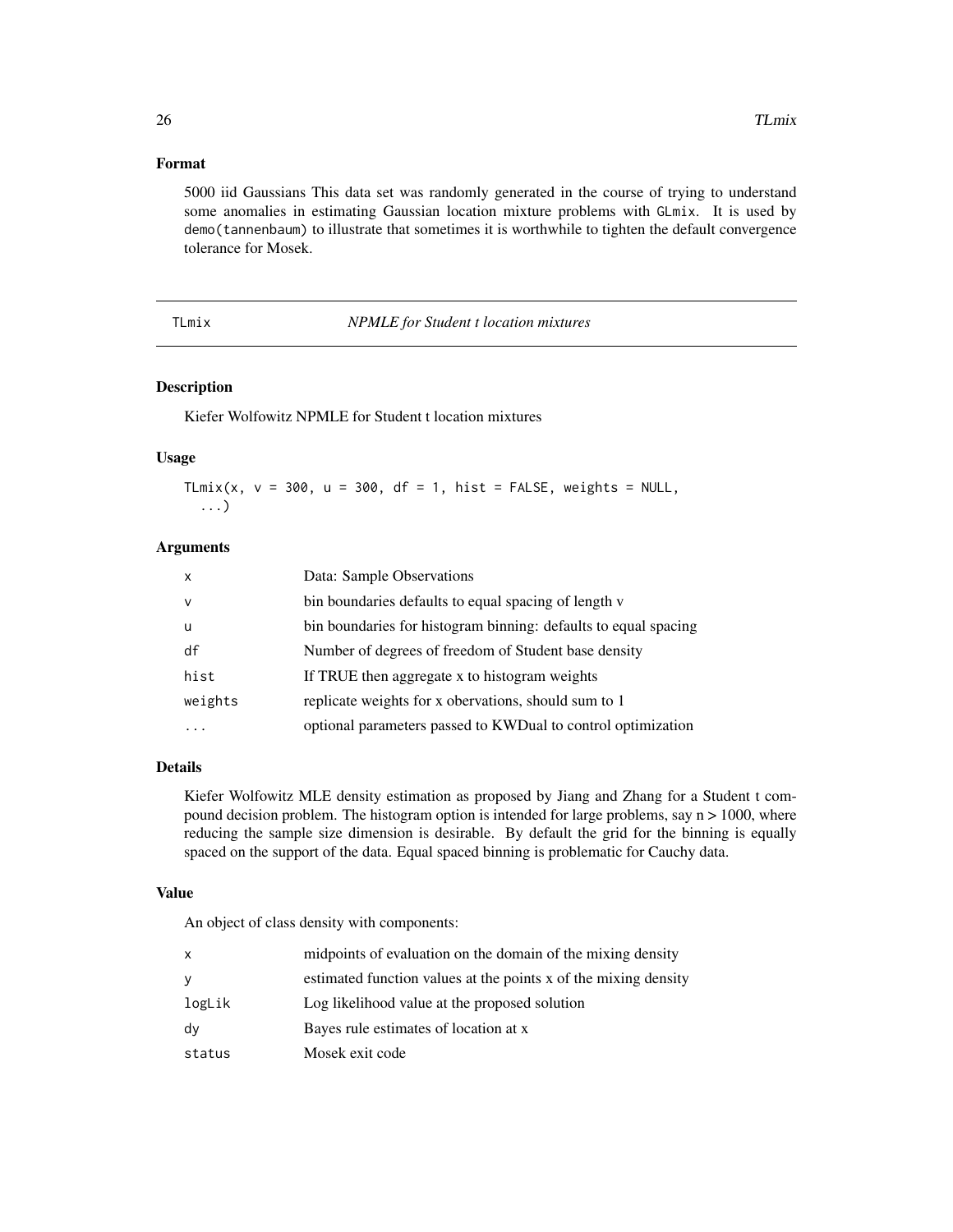#### <span id="page-26-0"></span>The points are a set of the contract of the contract of the contract of the contract of the contract of the contract of the contract of the contract of the contract of the contract of the contract of the contract of the co

#### Author(s)

Roger Koenker

# References

Kiefer, J. and J. Wolfowitz Consistency of the Maximum Likelihood Estimator in the Presence of Infinitely Many Incidental Parameters *Ann. Math. Statist*. 27, (1956), 887-906.

Jiang, Wenhua and Cun-Hui Zhang General maximum likelihood empirical Bayes estimation of normal means *Ann. Statist.*, 37, (2009), 1647-1684.

Koenker, R. and J. Gu, (2017) REBayes: An R Package for Empirical Bayes Mixture Methods, *Journal of Statistical Software*, 82, 1–26.

#### See Also

GLmix for Gaussian version

Tncpmix *NPMLE for Student t non-centrality parameter mixtures*

# **Description**

Kiefer Wolfowitz NPMLE for Student t non-centrality parameter mixtures Model:  $y_{ig} = m u_g +$  $e_{ig}, e_{ig} N(0, sigma_g^2)$  x is the vector of t statistics for all groups, which follows t dist if  $mu_g = 0$ , and noncentral t dist if  $mu_g \neq 0$ , with  $ncp_g = \mu_g/\sigma_g$ . This leads to a mixture of t distribution with ncp as the mixing parameter. df (degree of freedom) is determined by the group size in the simplest case.

# Usage

 $Tncpmix(x, v = 300, u = 300, df = 1, hist = FALSE,$ weights =  $NULL, ...)$ 

| x            | Data: Sample Observations                                       |
|--------------|-----------------------------------------------------------------|
| $\mathsf{V}$ | bin boundaries defaults to equal spacing of length v            |
| u            | bin boundaries for histogram binning: defaults to equal spacing |
| df           | Number of degrees of freedom of Student base density            |
| hist         | If TRUE then aggregate x to histogram weights                   |
| weights      | replicate weights for x obervations, should sum to 1            |
|              | optional parameters passed to KWDual to control optimization    |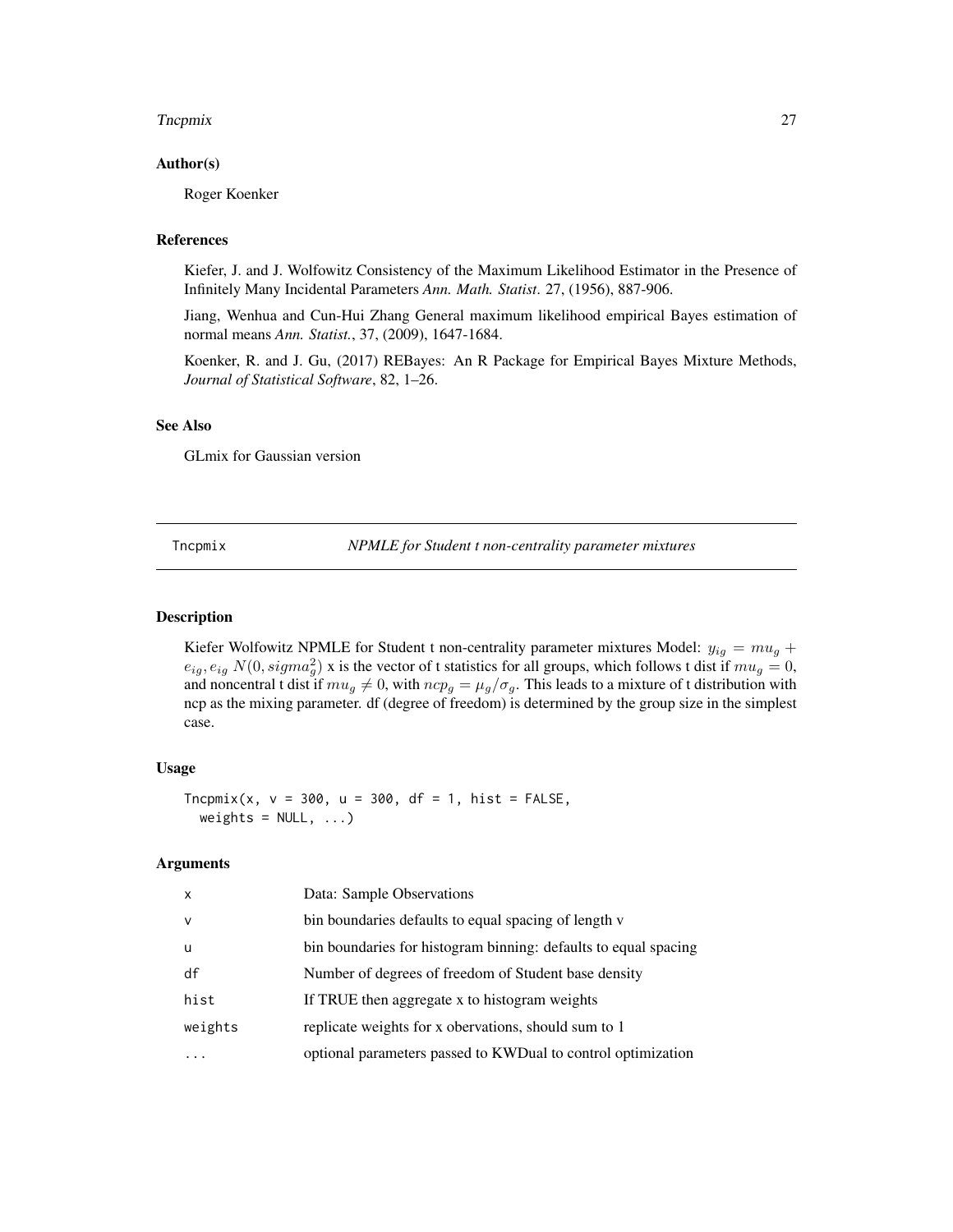<span id="page-27-0"></span>28 traprule to the control of the control of the control of the control of the control of the control of the control of the control of the control of the control of the control of the control of the control of the control

# Value

An object of class density with components:

| $\mathsf{x}$ | midpoints of evaluation on the domain of the mixing density         |
|--------------|---------------------------------------------------------------------|
| У            | estimated function values at the points x of the mixing density     |
| g            | estimated function values at the observed points of mixture density |
| logLik       | Log likelihood value at the proposed solution                       |
| dy           | Bayes rule estimates of location at x                               |
| status       | Mosek exit code                                                     |

# Author(s)

Roger Koenker

#### References

Kiefer, J. and J. Wolfowitz Consistency of the Maximum Likelihood Estimator in the Presence of Infinitely Many Incidental Parameters *Ann. Math. Statist*. 27, (1956), 887-906.

Koenker, R. and J. Gu, (2017) REBayes: An R Package for Empirical Bayes Mixture Methods, *Journal of Statistical Software*, 82, 1–26.

# See Also

GLmix for Gaussian version

traprule *Integration by Trapezoidal Rule*

# Description

Integration by Trapezoidal Rule

#### Usage

traprule(x, y)

### Arguments

| points of evaluation |
|----------------------|
| function values      |

# Details

Crude Riemann sum approximation.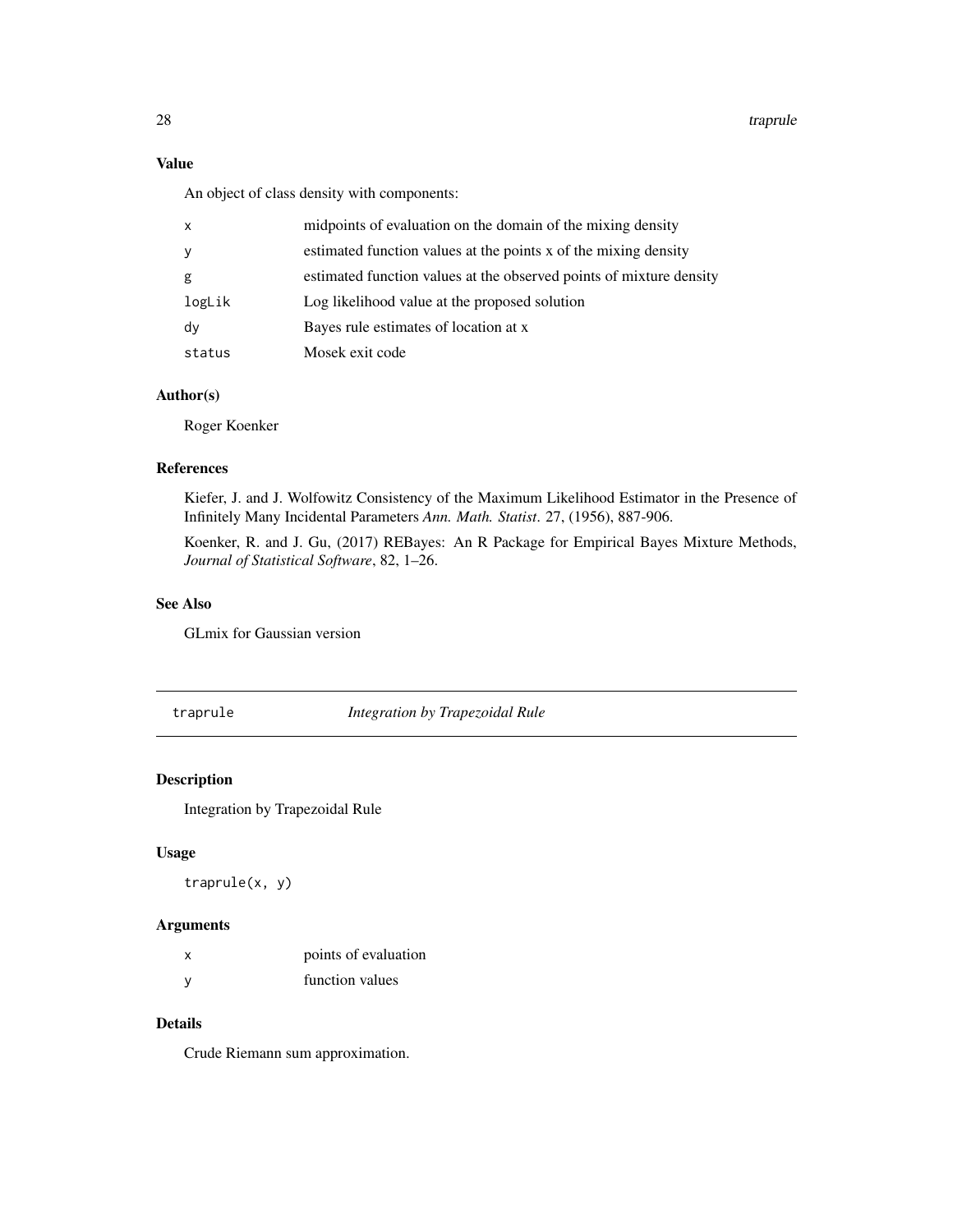#### <span id="page-28-0"></span>Umix 29

# Value

A real number.

# Author(s)

R. Koenker

# Umix *NPMLE for Uniform Scale Mixtures*

# Description

Kiefer-Wolfowitz Nonparametric MLE for Uniform Scale Mixtures

#### Usage

 $Umix(x, \ldots)$ 

#### Arguments

| X | Data: Sample Observations                                  |
|---|------------------------------------------------------------|
| . | other parameters to pass to KWDual to control optimization |

# Details

Kiefer-Wolfowitz MLE for the mixture model  $Y \sim U[0, T]$ ,  $T \sim G$  No gridding is required since mass points of the mixing distribution,  $G$ , must occur at the data points. This formalism is equivalent, as noted by Groeneboom and Jongbloed (2014) to the Grenander estimator of a monotone density in the sense that the estimated mixture density, i.e. the marginal density of  $Y$ , is the Grenander estimate, see the remark at the end of their Section 2.2. See also demo(Grenander). Note that this refers to the decreasing version of the Grenander estimator, for the increasing version try standing on your head.

# Value

An object of class density with components:

| $\mathsf{x}$ | points of evaluation on the domain of the density    |
|--------------|------------------------------------------------------|
| y            | estimated mass at the points x of the mixing density |
| g            | the estimated mixture density function values at x   |
| logLik       | Log likelihood value at the proposed solution        |
| status       | exit code from the optimizer                         |

# Author(s)

Jiaying Gu and Roger Koenker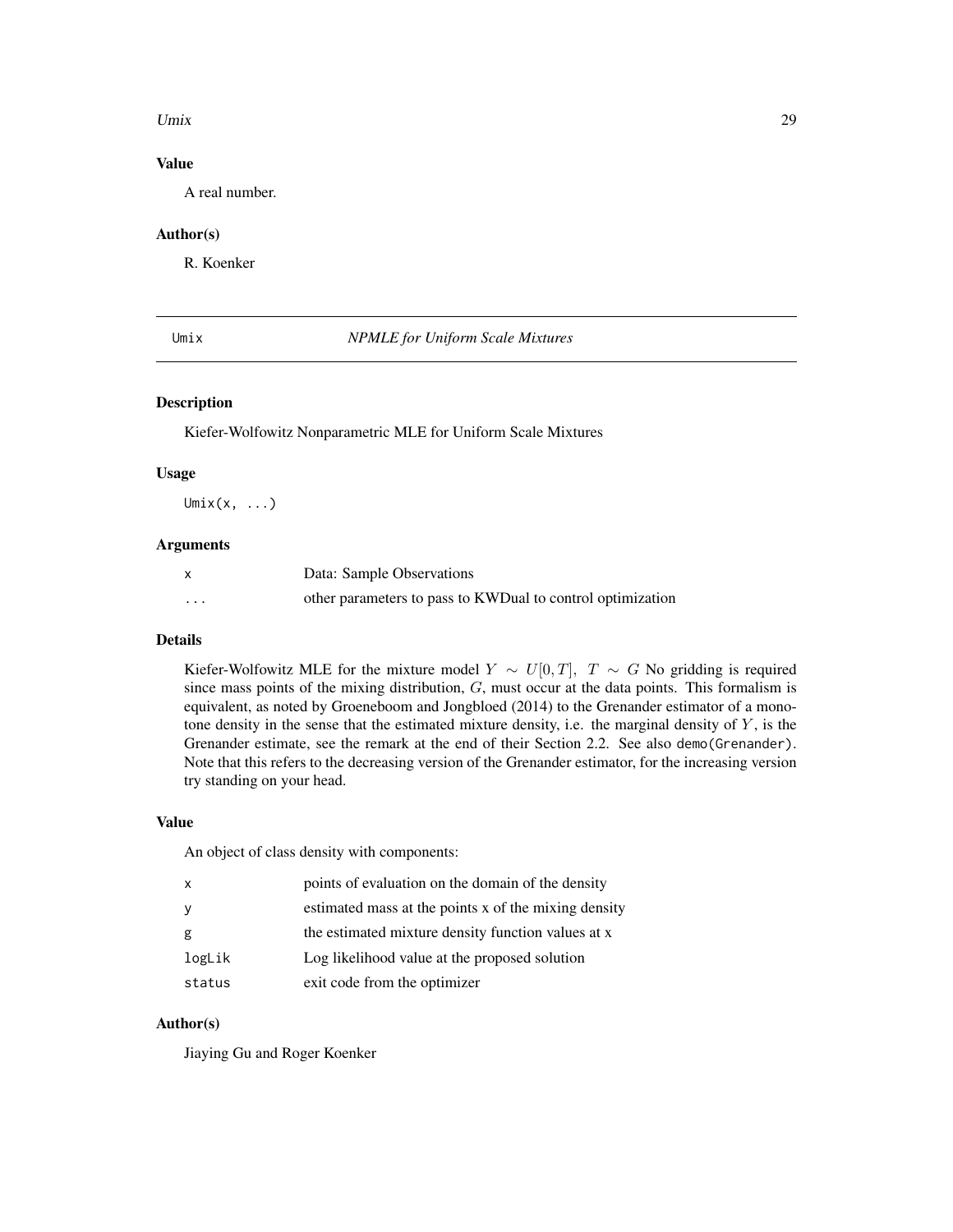Kiefer, J. and J. Wolfowitz Consistency of the Maximum Likelihood Estimator in the Presence of Infinitely Many Incidental Parameters *Ann. Math. Statist*. Volume 27, Number 4 (1956), 887-906.

Groeneboom, P. and G. Jongbloed, *Nonparametric Estimation under Shape Constraints*, 2014, Cambridge U. Press.

velo *Rotational Velocity of Stars*

#### Description

A sample of rotational velocities of stars from Hoffleit and Warren (1991) similar to that previosly considered by Pal, Woodroofe and Meyer (2007) and used by Koenker and Mizera (2010). The demo(velo) illustrates fitted densities for three relatively weak concavity constraints corresponding to  $-1/sqrt(f)$ ,  $-1/f$  and  $-1/f<sup>2</sup>$  constrained to be concave. Note that last of these pushes the optimization methods about as far as they can do.

### Usage

velo

#### Format

A numeric vector with 3933 observations on one variable.

• veloa numeric vector with rotational velocities.

#### Source

Hoffleit, D. and Warren, W. H. (1991). The Bright Star Catalog (5th ed.). Yale University Observatory, New Haven.

# References

Pal, J. K., Woodroofe, M. and Meyer, M. (2007). Estimating a Polya frequency function. In Complex Datasets and Inverse Problems: Tomography, Networks and Beyond, (R. Liu, W. Strawderman, and C.-H. Zhang, eds.). IMS Lecture Notes-Monograph Series 54 239-249. Institute of Mathematical Statistics. Koenker, R. and Mizera, I. (2010) Quasi-Concave Density Estimation, Annals of Statistics, 38, 2998-3027.

<span id="page-29-0"></span>30 velocity and the contract of the contract of the contract of the contract of the contract of the contract of the contract of the contract of the contract of the contract of the contract of the contract of the contract o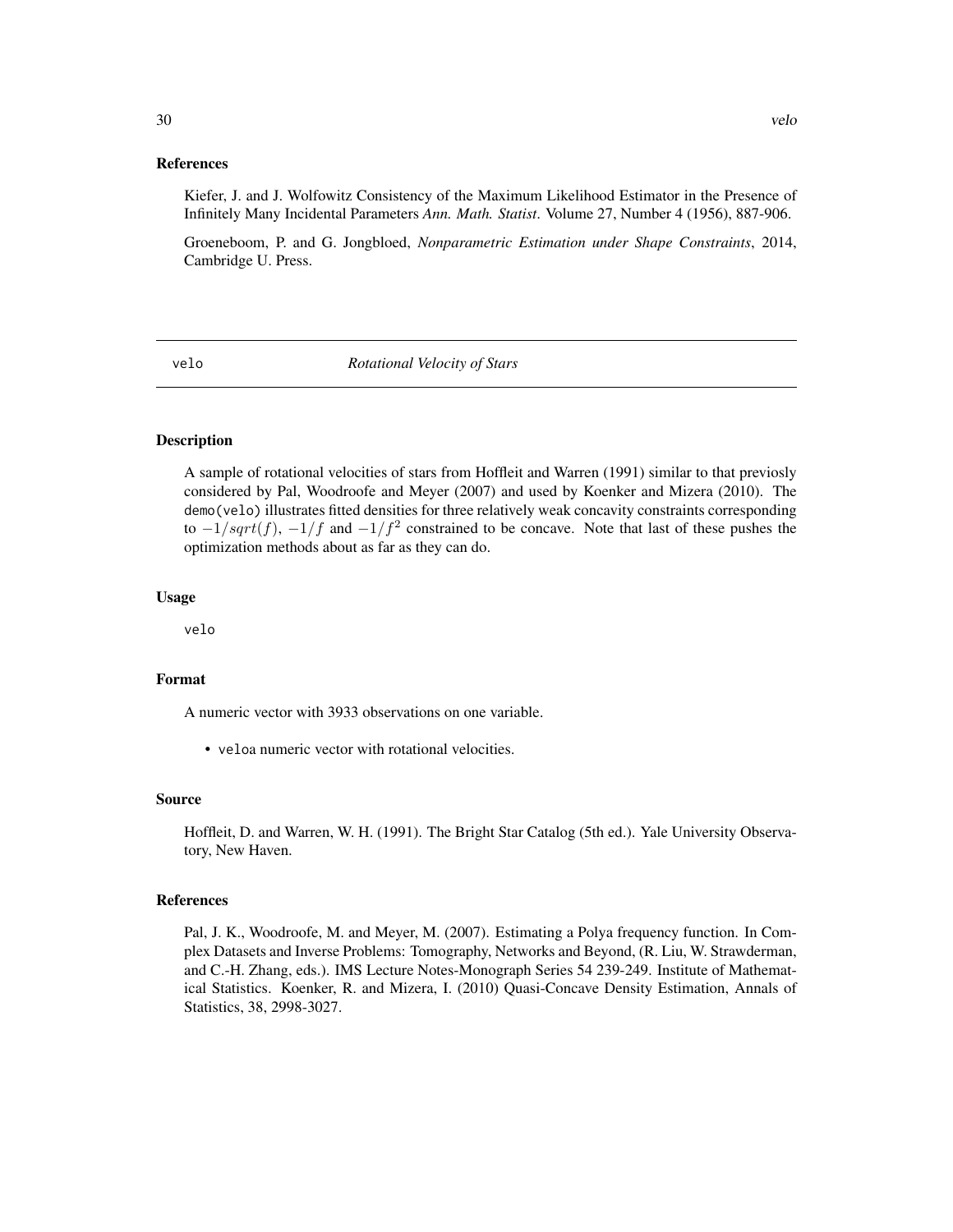<span id="page-30-0"></span>

Kiefer-Wolfowitz NPMLE for Weibull Mixtures of scale parameter

# Usage

```
Weibullmix(x, v = 300, u = 300, alpha, lambda = 1, hist = FALSE,
 weights = NULL, ...)
```
#### Arguments

| $\mathsf{x}$ | Survival times                                                                                                                                                                 |
|--------------|--------------------------------------------------------------------------------------------------------------------------------------------------------------------------------|
| $\mathsf{v}$ | Grid values for mixing distribution                                                                                                                                            |
| u            | Grid values for histogram bins, if needed                                                                                                                                      |
| alpha        | Shape parameter for Weibull distribution                                                                                                                                       |
| lambda       | Scale parameter for Weibull Distribution; must either have length 1, or length<br>equal to $length(x)$ the latter case accommodates the possibility of a linear pre-<br>dictor |
| hist         | If TRUE aggregate to histogram counts                                                                                                                                          |
| weights      | replicate weights for x obervations, should sum to 1                                                                                                                           |
| $\cdot$      | optional parameters passed to KWDual to control optimization                                                                                                                   |

# Details

Kiefer Wolfowitz NPMLE density estimation for Weibull scale mixtures. The histogram option is intended for relatively large problems, say  $n > 1000$ , where reducing the sample size dimension is desirable. By default the grid for the binning is equally spaced on the support of the data. Parameterization: f(tlalpha, lambda) = alpha \* exp(v) \* (lambda \* t ) $\land$ (alpha-1) \* exp(-(lambda \* t) $\land$ alpha \* exp(v)); shape = alpha; scale = lambda^(-1) \* (exp(v))^(-1/alpha)

# Value

An object of class density with components

| x      | points of evaluation on the domain of the density               |
|--------|-----------------------------------------------------------------|
| y      | estimated function values at the points x of the mixing density |
| logLik | Log likelihood value at the proposed solution                   |
| dv     | Bayes Rule estimates of mixing parameter                        |
| status | exit code from the optimizer                                    |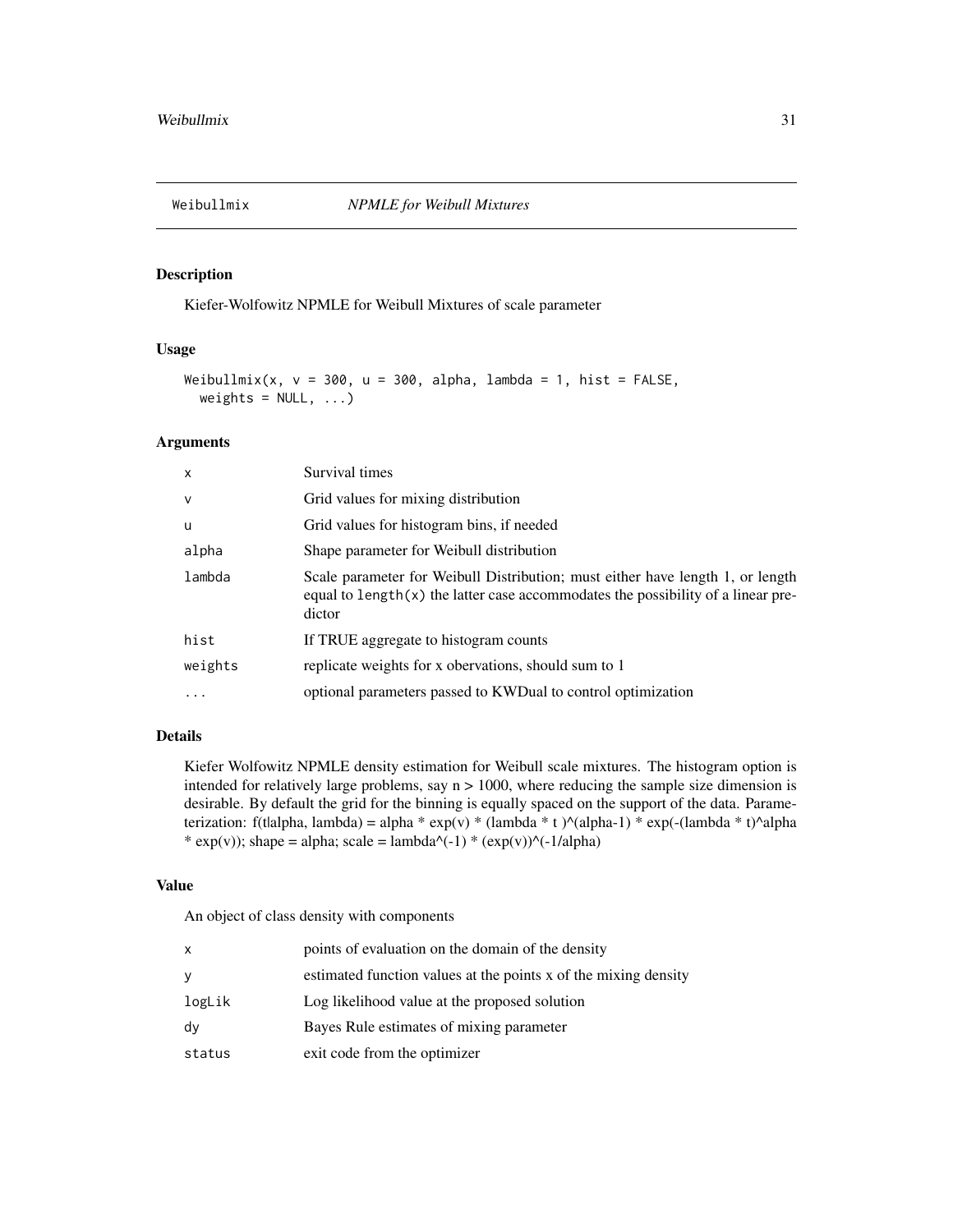#### <span id="page-31-0"></span>Author(s)

Roger Koenker and Jiaying Gu

#### References

Kiefer, J. and J. Wolfowitz Consistency of the Maximum Likelihood Estimator in the Presence of Infinitely Many Incidental Parameters *Ann. Math. Statist*. Volume 27, Number 4 (1956), 887-906.

Koenker, R. and J. Gu, (2017) REBayes: An R Package for Empirical Bayes Mixture Methods, *Journal of Statistical Software*, 82, 1–26.

#### See Also

Gompertzmix

WGLVmix *Weighted NPMLE ofLongitudinal Gaussian Mean and Variances Model*

# Description

A Kiefer-Wolfowitz procedure for ML estimation of a Gaussian model with dependent mean and variance components and weighted longitudinal data. This version assumes a general bivariate distribution for the mixing distribution. The defaults use a rather coarse bivariate gridding.

#### Usage

 $WGLV$ mix(y, id, w, u = 30, v = 30, ...)

#### Arguments

| <b>y</b> | A vector of observations                                           |
|----------|--------------------------------------------------------------------|
| id       | A strata indicator vector of the same length                       |
| W        | A vector of weights                                                |
| - u      | A vector of bin boundaries for the mean effects                    |
|          | A vector of bin boundaries for the variance effects                |
|          | optional parameters to be passed to KWDual to control optimization |

#### Value

A list consisting of the following components:

| u      | midpoints of mean bin boundaries           |
|--------|--------------------------------------------|
| v      | midpoints of variance bin boundaries       |
| fuv    | the function values of the mixing density. |
| logLik | log likelihood value for mean problem      |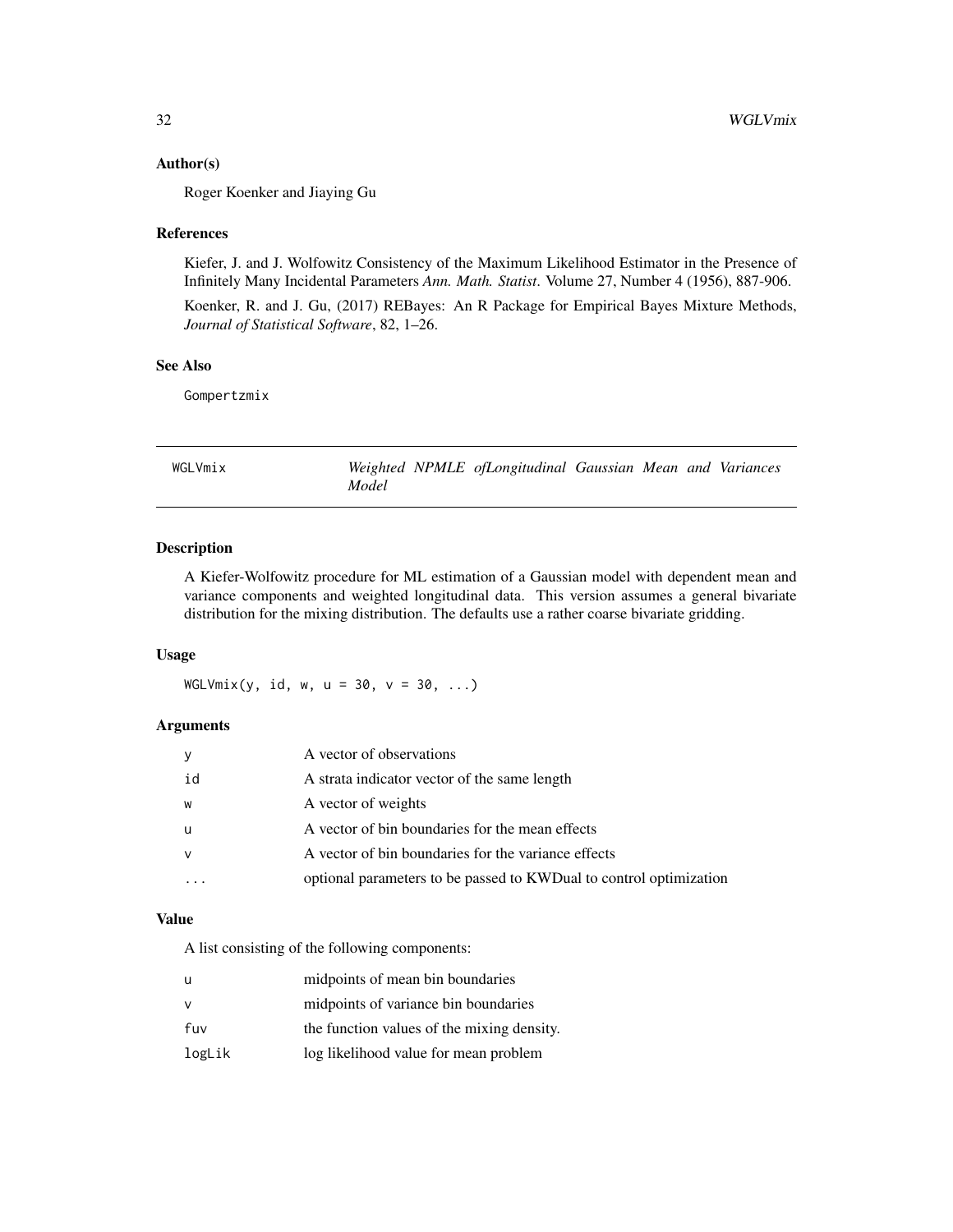#### <span id="page-32-0"></span>WGVmix 33

| du     | Bayes rule estimate of the mixing density means.     |
|--------|------------------------------------------------------|
| dv     | Bayes rule estimate of the mixing density variances. |
| status | Mosek convergence status                             |

# Author(s)

R. Koenker and J. Gu

# References

Gu, J. and R. Koenker (2014) Heterogeneous Income Dynamics: An Empirical Bayes Perspective, *JBES*,35, 1-16.

Koenker, R. and J. Gu, (2017) REBayes: An R Package for Empirical Bayes Mixture Methods, *Journal of Statistical Software*, 82, 1–26.

# See Also

WTLVmix for an implementation assuming independent heterogeneity

| WGVmix | WGVmix: Weighted Generalized Maximum Likelihood for Empirical |  |
|--------|---------------------------------------------------------------|--|
|        | <b>Bayes Estimation of Gamma Variances</b>                    |  |

# Description

A Kiefer-Wolfowitz procedure for ML estimation of a Gaussian model with independent variance components with weighted longitudinal data.

# Usage

WGVmix(y, id, w, v, pv = 300, eps = 1e-06, rtol = 1e-06, verb = 0,  $control = NULL)$ 

| У            | A vector of observations                                               |
|--------------|------------------------------------------------------------------------|
| id           | A strata indicator vector of the same length                           |
| W            | A vector of weights                                                    |
| $\mathsf{V}$ | A vector of bin boundaries for the variance effects                    |
| pv           | The number of variance effect bins, if u is missing                    |
| eps          | A tolerance for determining the support of the bins                    |
| rtol         | A tolerance for determining duality gap convergence tolerance in Mosek |
| verb         | A flag indicating how verbose the Mosek output should be               |
| control      | Mosek control list see KWDual documentation                            |
|              |                                                                        |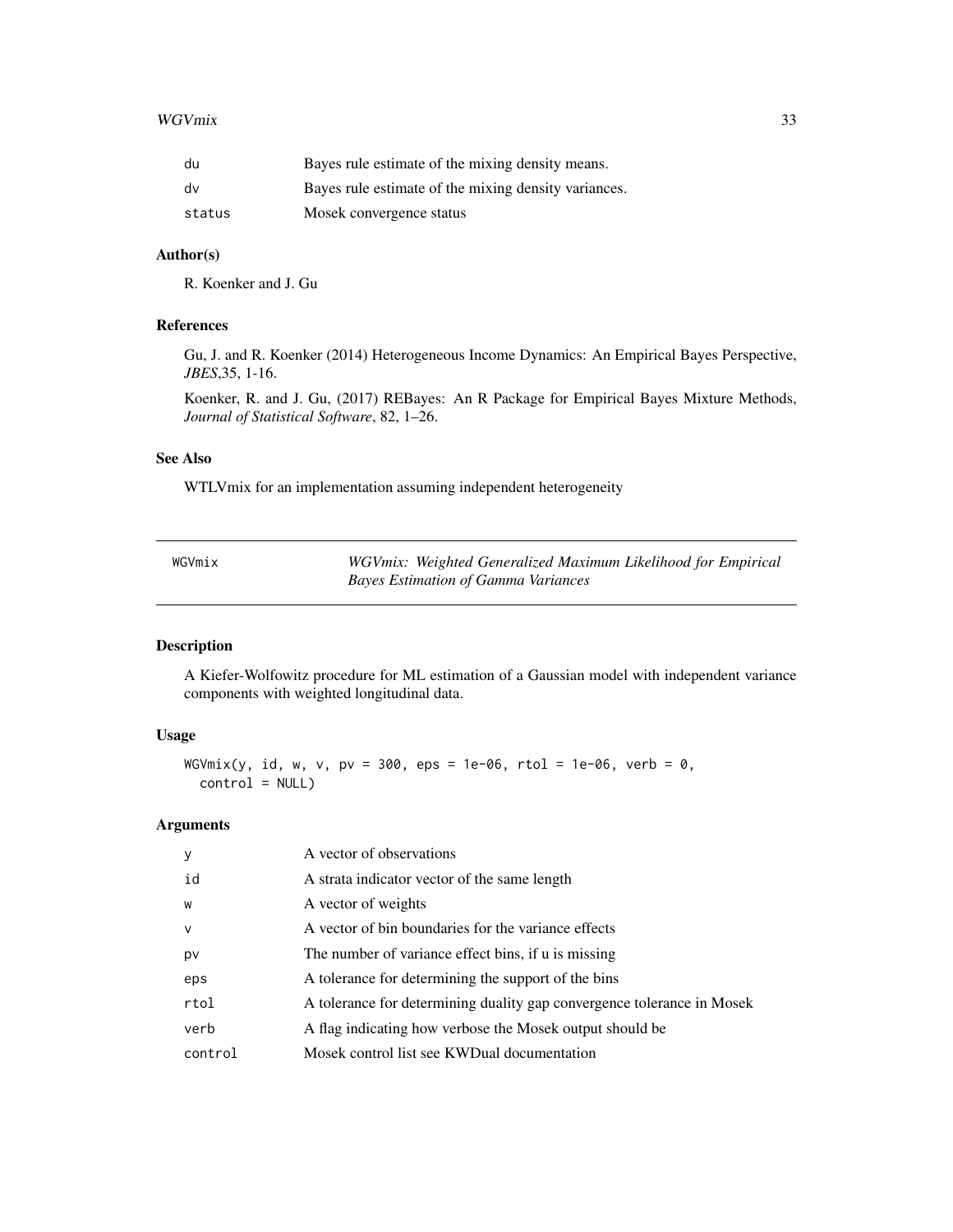# Details

See Gu and Koenker (2012?)

#### Value

An object of class density consisting of the following components:

| $\mathsf{x}$ | the variance bin boundaries                                  |
|--------------|--------------------------------------------------------------|
| <b>V</b>     | the function values of the mixing density for the variances. |
| logLik       | the value of the log likelihood at the solution              |
| status       | the mosek convergence status.                                |

#### Author(s)

R. Koenker

#### References

Gu Y. and R. Koenker (2017) Empirical Bayesball Remixed: Empirical Bayes Methods for Longitudinal Data, *J. of Applied Econometrics*, 32, 575-599.

Koenker, R. and J. Gu, (2017) REBayes: An R Package for Empirical Bayes Mixture Methods, *Journal of Statistical Software*, 82, 1–26.

WLVmix *NPMLE for Longitudinal Gaussian Means and Variances Model with Independent Prior*

# Description

A Kiefer-Wolfowitz NPMLE procedure for estimation of a Gaussian model with independent mean and variance prior components with weighted longitudinal data. This version iterates back and forth from Gamma and Gaussian forms of the likelihood.

# Usage

 $WLVmix(y, id, w, u = 300, v = 300, eps = 1e-04, maxit = 2, ...)$ 

| y            | A vector of observations                                            |
|--------------|---------------------------------------------------------------------|
| id           | A strata indicator vector indicating grouping of y                  |
| W            | A vector of weights corresponding to y                              |
| u            | A vector of bin boundaries for the mean effects                     |
| $\mathsf{v}$ | A vector of bin boundaries for the variance effects                 |
| eps          | Convergence tolerance for iterations                                |
| maxit        | A limit on the number of allowed iterations                         |
|              | optional parameters to be passed to KWD ual to control optimization |

<span id="page-33-0"></span>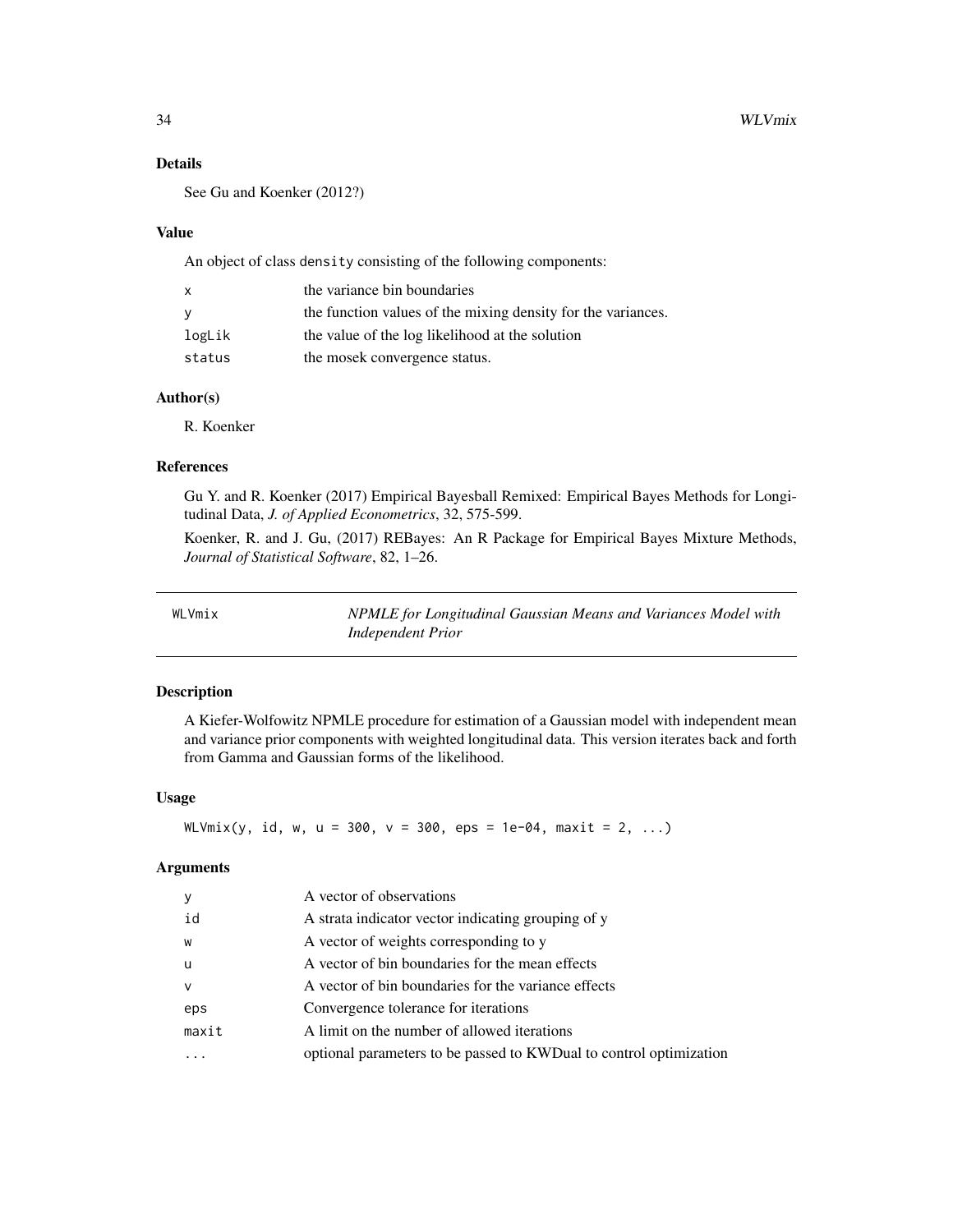#### <span id="page-34-0"></span>WTLVmix 35

# Value

A list consisting of the following components:

| $\mathbf{u}$ | midpoints of the mean bin boundaries                        |
|--------------|-------------------------------------------------------------|
| fu           | the function values of the mixing density of the means      |
| $\mathsf{V}$ | midpoints of the variance bin boundaries                    |
| fv           | the function values of the mixing density of the variances. |
| logLik       | vector of log likelihood values for each iteration          |
| du           | Bayes rule estimate of the mixing density means.            |
| dv           | Bayes rule estimate of the mixing density variances.        |
| status       | Mosek convergence status for each iteration                 |

# Author(s)

J. Gu and R. Koenker

#### References

Gu, J. and R. Koenker (2015) Empirical Bayesball Remixed: Empirical Bayes Methods for Longitudinal Data, *J. Applied Econometrics*, 32, 575-599.

Koenker, R. and J. Gu, (2017) REBayes: An R Package for Empirical Bayes Mixture Methods, *Journal of Statistical Software*, 82, 1–26.

#### See Also

WGLVmix for a more general bivariate mixing distribution version and WTLVmix for an alternative estimator exploiting a Student/Gamma decomposition

WTLVmix *NPMLE for Longitudinal Gaussian Means and Variances Model*

# Description

A Kiefer-Wolfowitz NPMLE procedure for estimation of a Gaussian model with independent mean and variance components with weighted longitudinal data. This version exploits a Student t decomposition of the likelihood.

#### Usage

 $WTLVmix(y, id, w, u = 300, v = 300, ...)$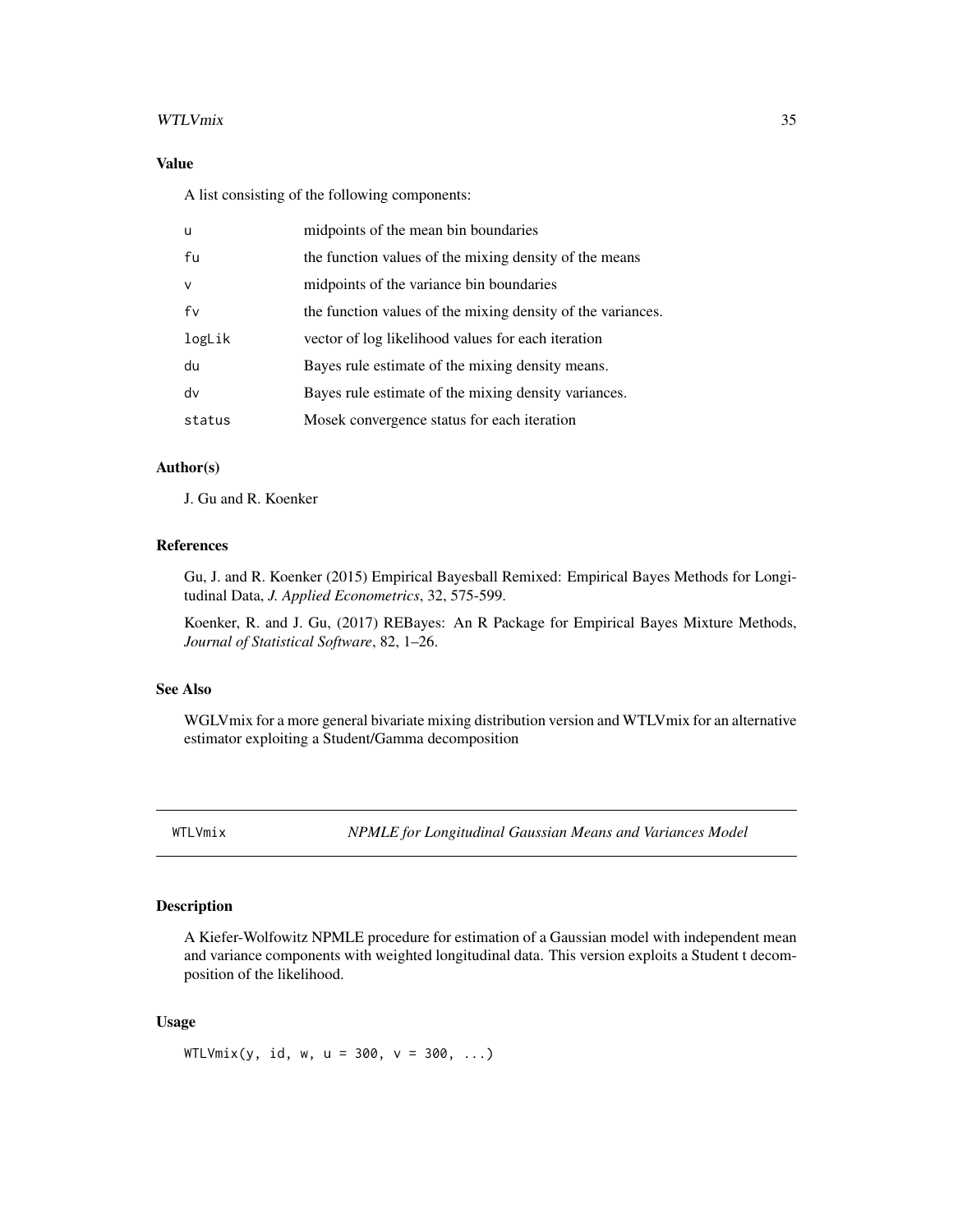36 WTLVmix

# Arguments

|    | A vector of observations                                            |
|----|---------------------------------------------------------------------|
| id | A strata indicator vector indicating grouping of y                  |
| W  | A vector of weights corresponding to y                              |
| u  | A vector of bin boundaries for the mean effects                     |
| v  | A vector of bin boundaries for the variance effects                 |
|    | optional parameters to be passed to KWD ual to control optimization |

# Value

A list consisting of the following components:

| <b>u</b>     | midpoints of the mean bin boundaries                        |
|--------------|-------------------------------------------------------------|
| fu           | the function values of the mixing density of the means      |
| $\mathsf{v}$ | midpoints of the variance bin boundaries                    |
| fv           | the function values of the mixing density of the variances. |
| logLik       | log likelihood value for mean problem                       |
| du           | Bayes rule estimate of the mixing density means.            |
| dv           | Bayes rule estimate of the mixing density variances.        |
| status       | Mosek convergence status                                    |

# Author(s)

J. Gu and R. Koenker

# References

Koenker, R. and J. Gu, (2017) REBayes: An R Package for Empirical Bayes Mixture Methods, *Journal of Statistical Software*, 82, 1–26.

# See Also

WGLVmix for a more general bivariate mixing distribution version